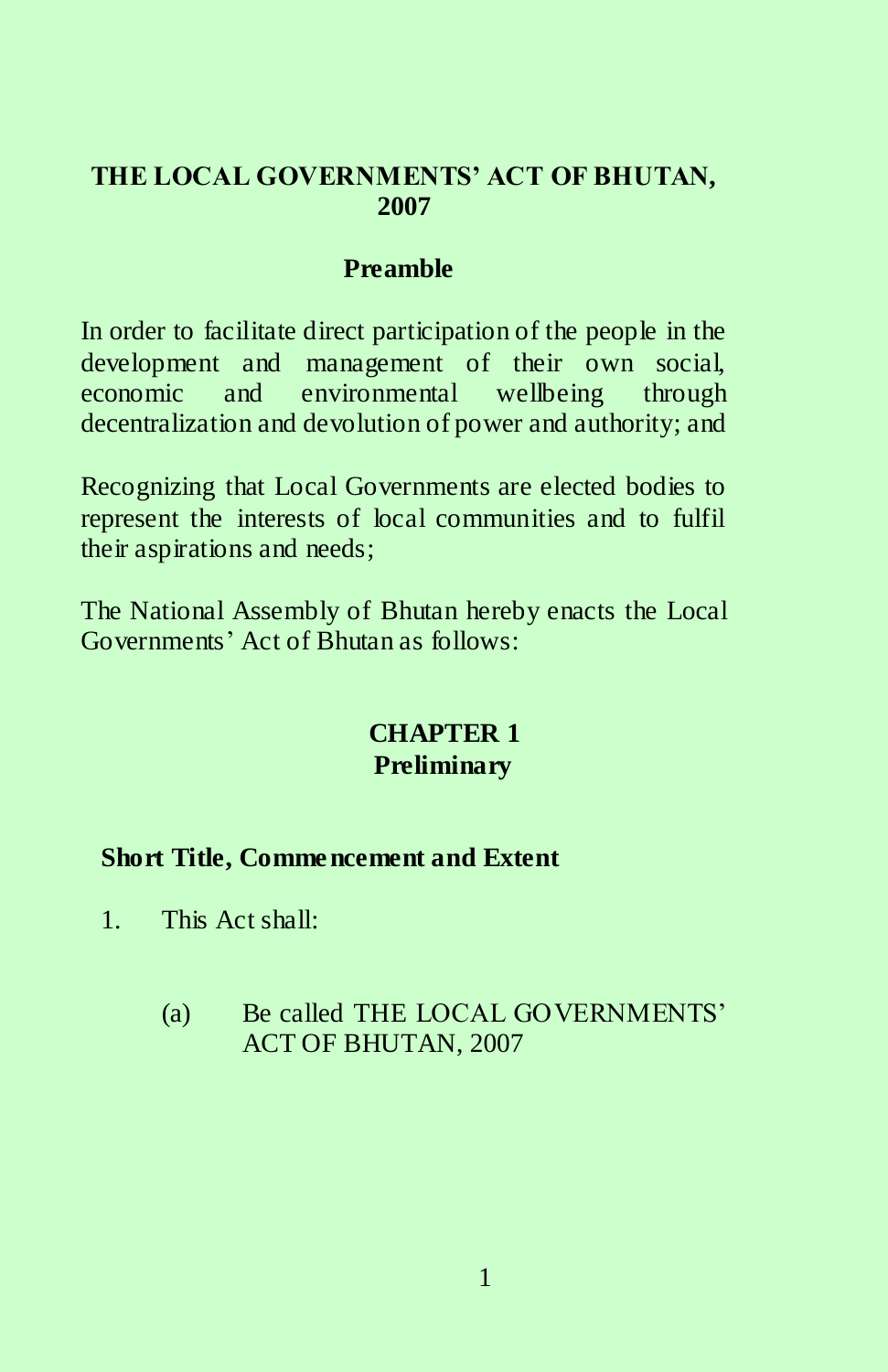- (b) Come into force on the 16 Day, of 6 Month of 2007 Year of the Bhutanese Calendar corresponding to 31 Day of the 7 Month of 2007; and
- (c) Extend to the whole of Bhutan

# **Repeal**

2. On enactment of this Act, the Dzongkhag Yargay Tshogdu Chathrim, 2002, the Gewog Yargay Tshogchhung Chathrim, 2002, and the Bhutan Municipal Act, 1999, shall be amended as per the articles of the Local Governments' Act of Bhutan, 2007

# **CHAPTER 2 Local Governments**

# **Local Governments**

3. There shall be Local Governments in each of the twenty Dzongkhags. Each Dzongkhag shall be divided into several Gewogs. Larger Dzongkhags may be divided into Dungkhags which shall comprise of a number of Gewogs. A Gewog shall be made up of several Chiwogs. A Chiwog may comprise of several villages.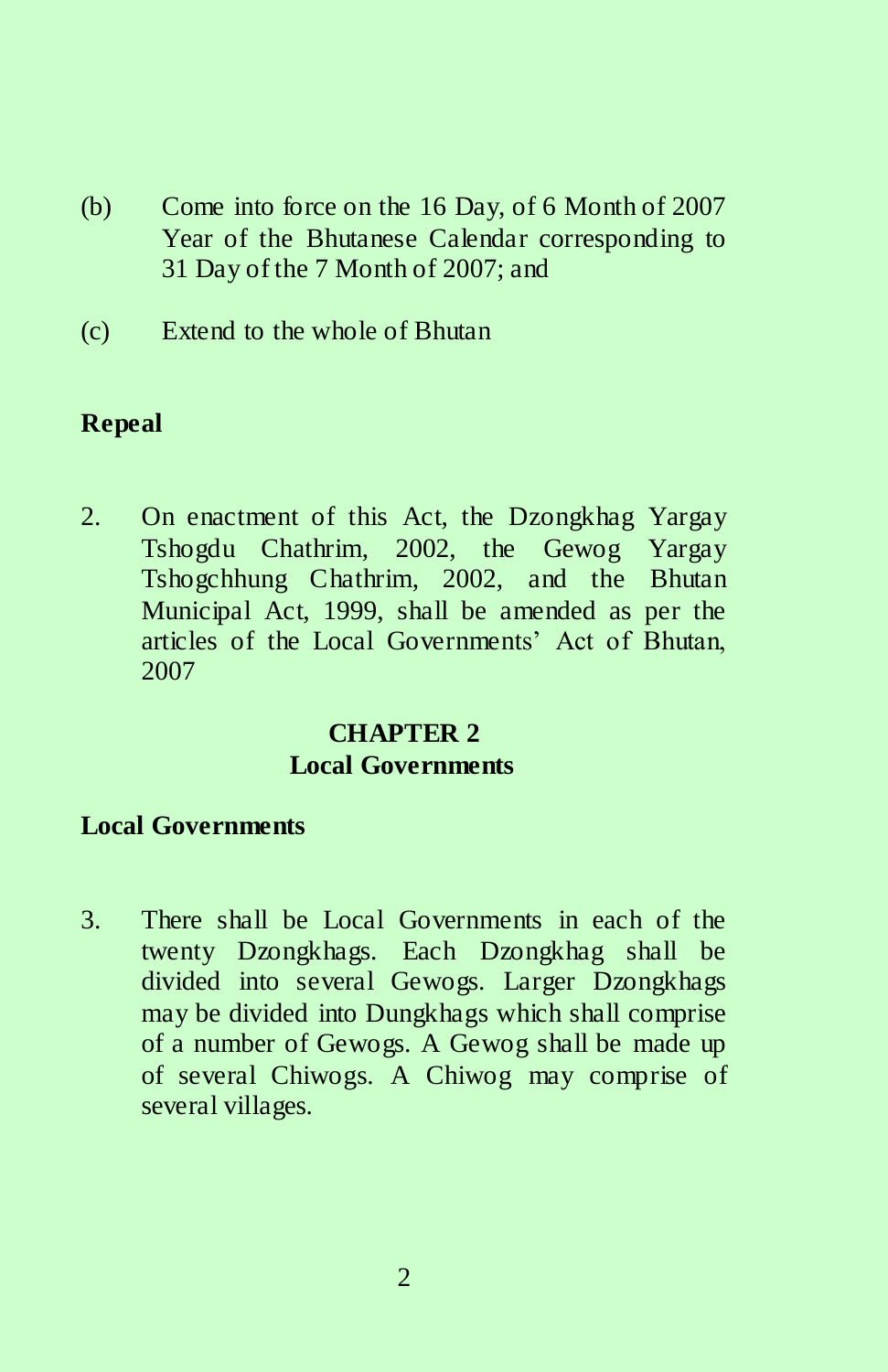- 4. Local Governments shall be supported by administrative machinery, staffed by civil servants except unless provided for by law.
- 5. Local Governments shall comprise the following categories:
	- a) The Dzongkhag Tshogdu, supported by the Dzongkhag Administration in each Dzongkhag;
	- b) The Gewog Tshogde, supported by the Gewog Administration in each Gewog; and
	- c) The Dzongkhag Thromde Tshogde, supported by the Dzongkhag Thromde Administration in each Dzongkhag Thromde.
- 6. The election of the members of the Local Governments shall be governed by the provisions of the Election Act of Bhutan.
- 7. Under the umbrella of the Local Governments' Act, the above shall be governed by this Act and likewise Dzongkhag Tshogdu by Dzongkhag Tshogdu Chathrim; Gewog Tshogde by Gewog Tshogde Chathrim and Dzongkhag Thromde Tshogde by Thromde Chathrim.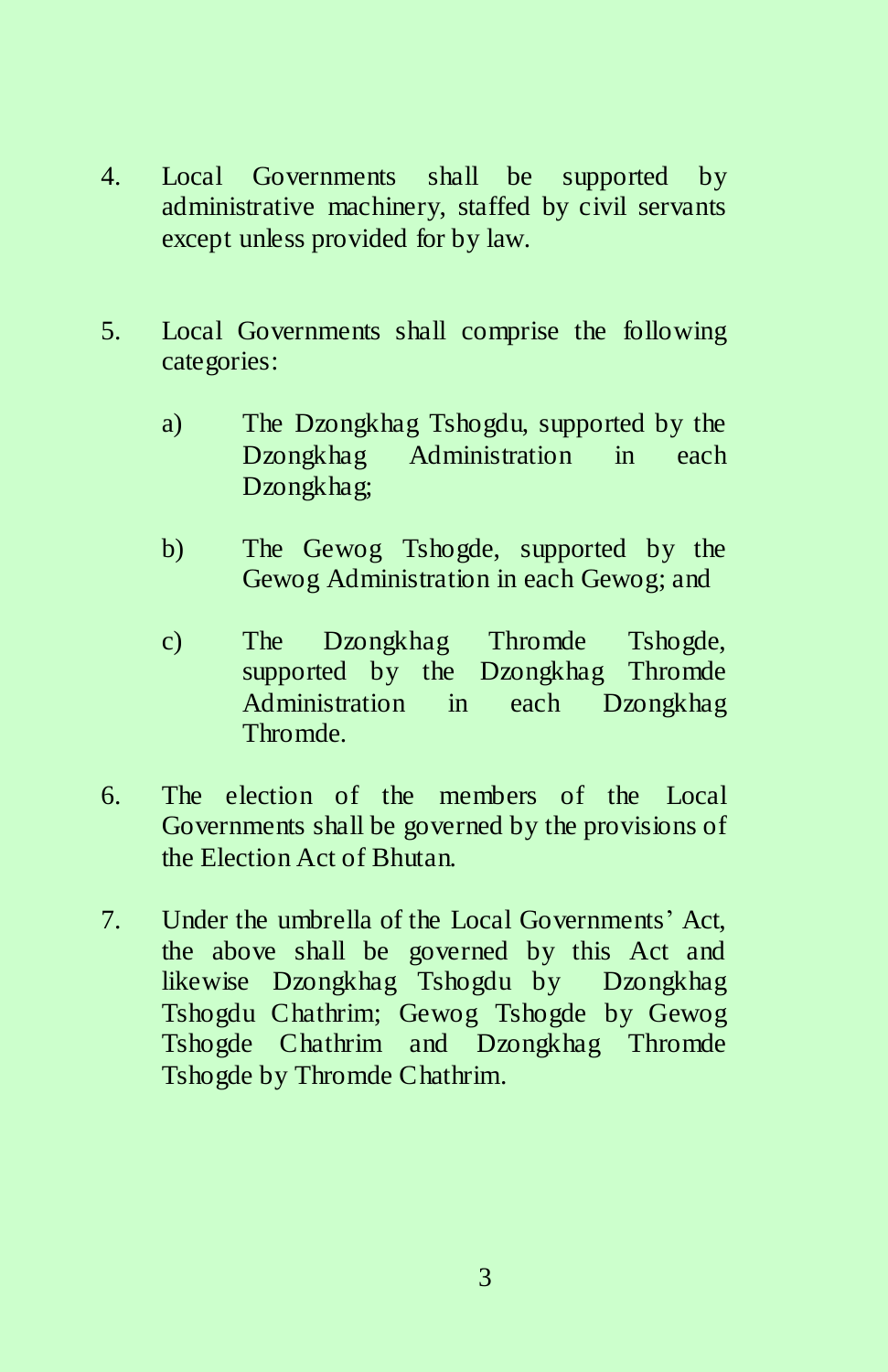8. The Dzongkhag Tshogdu Chathrim, Gewog Tshogde Chathrim and Thromde Chathrim shall be consistent with provisions of this Act.

# **Dzongkhag Tshogdu**

- 9. The Dzongkhag Tshogdu shall be the highest decision making body in the Dzongkhag. It shall comprise the Gup and Mangmi as the two elected representatives from each Gewog, one elected representative to represent the Dzongkhag Thromde and one elected representative to represent the Yenla Throm.
- 10. The Dzongkhag Tshogdu shall not be a Law making body, and thus shall not have legislative functions while it may make rules and regulations consistent with national laws.

# **Dzongkhag Thromde Tshogde**

11. Dzongkhag capital towns in the immediate vicinity of the Dzongkhag Administration Secretariat which do not have adequate economic and administrative capacity to function independently shall be considered as Dzongkhag Thromde. The Dzongkhag Thromde Tshogde shall decide all issues pertaining to the planning and budgeting of these towns which shall be managed by a town committee under control of the Dzongkhag Administration.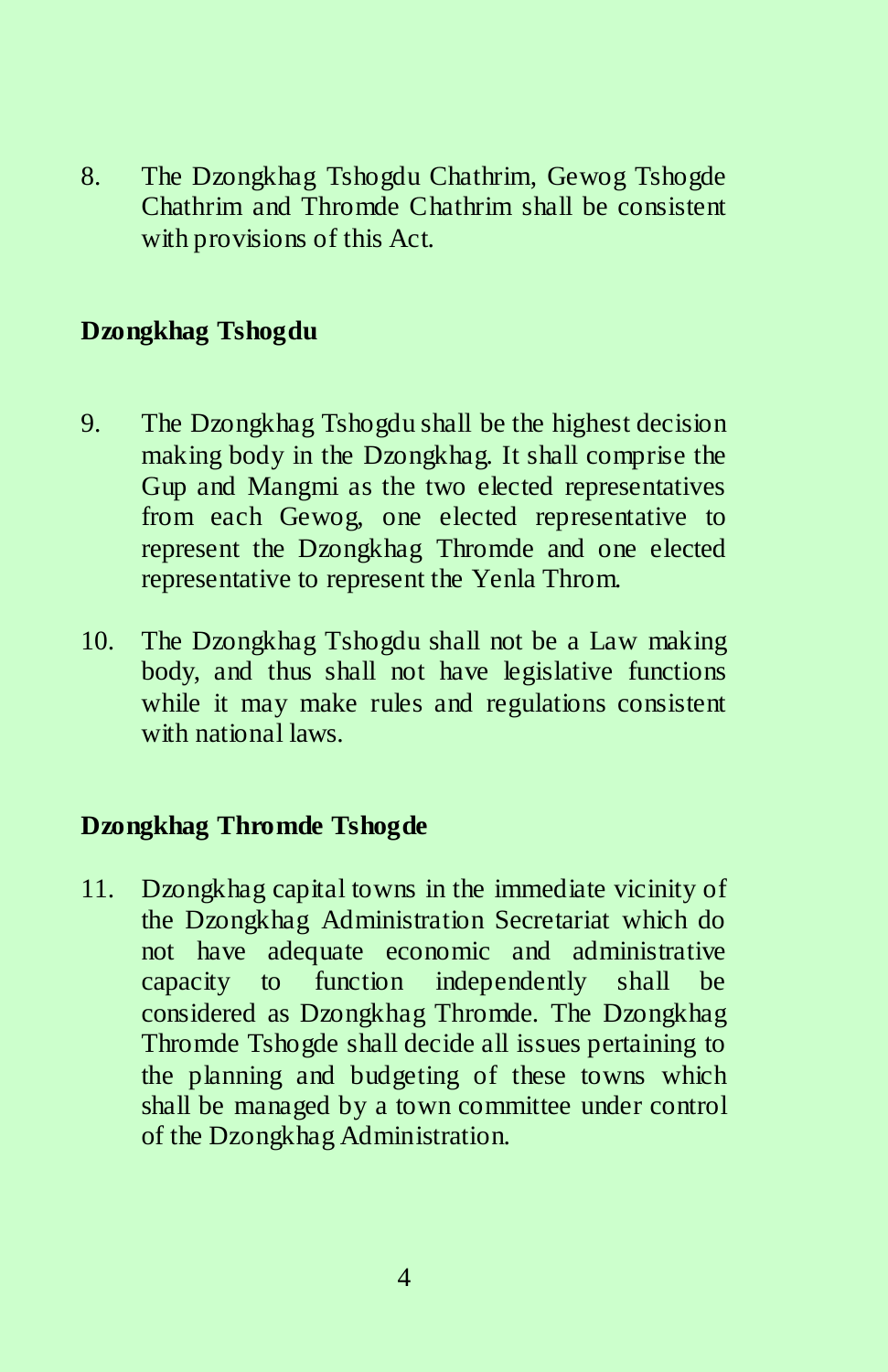12. The Dzongkhag Thromde Tshogde shall not be a Law making body, and thus shall not have legislative functions while it may make rules and regulations consistent with national laws.

### **Gewog Tshogde**

- 13. The Gewog Tshogde shall be the highest decision making body in the Gewog. It shall comprise the Gup, Mangmi and Tshogpas.
- 14. It shall not be a Law making body, and thus shall not have legislative functions while it may make rules and regulations consistent with national laws.
- 15. The number of Chiwogs shall be determined by the Gewog Tshogde. A Tshogpa shall represent one or more Chiwogs as may be determined by the Gewog Tshogde and approved by the Dzongkhag Tshogdu.
- 16. Any commercial centre near the Gewog centre shall be considered a Gewog Throm.
- 17. All members of the Gewog Tshogde shall be elected directly by the people of the Gewog.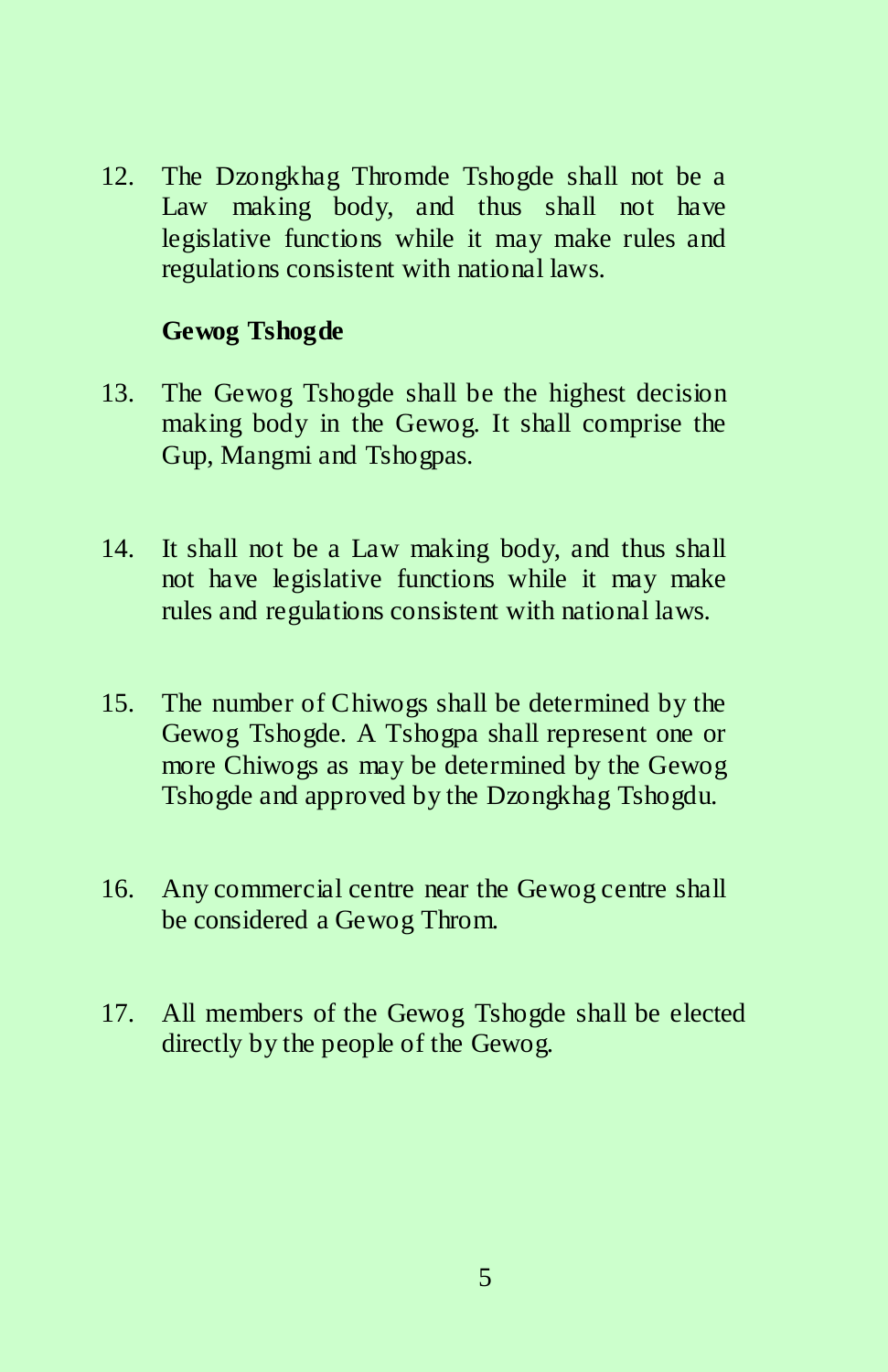18. A Gewog Tshogde shall not have more than ten and fewer than seven elected members.

#### **Gyelyong Thromde Tshogdu**

- 19. A large urban area within a Dzongkhag shall be an independent jurisdiction with its own decision making Council called Gyelyong Thromde Tshogdu. Such a jurisdiction shall be called a Gyelyong Thromde.
- 20. The Gyelyong Thromde Tshogdu shall not be a Law making body, and thus shall not have legislative functions while it may make rules and regulations consistent with national laws.
- 21. All issues regarding planning and budgeting shall be decided by the Gyelyong Thromde Tshogdu. The Gyelyong Thromde shall be independent of the administrative control of the Dzongkhag Administration.
- 22. A Gyelyong Thromde shall be divided into constituencies for the election of the members of the Gyelyong Thromde Tshogdu.
- 23. Each constituency shall elect one member to the Gyelyong Thromde Tshogdu.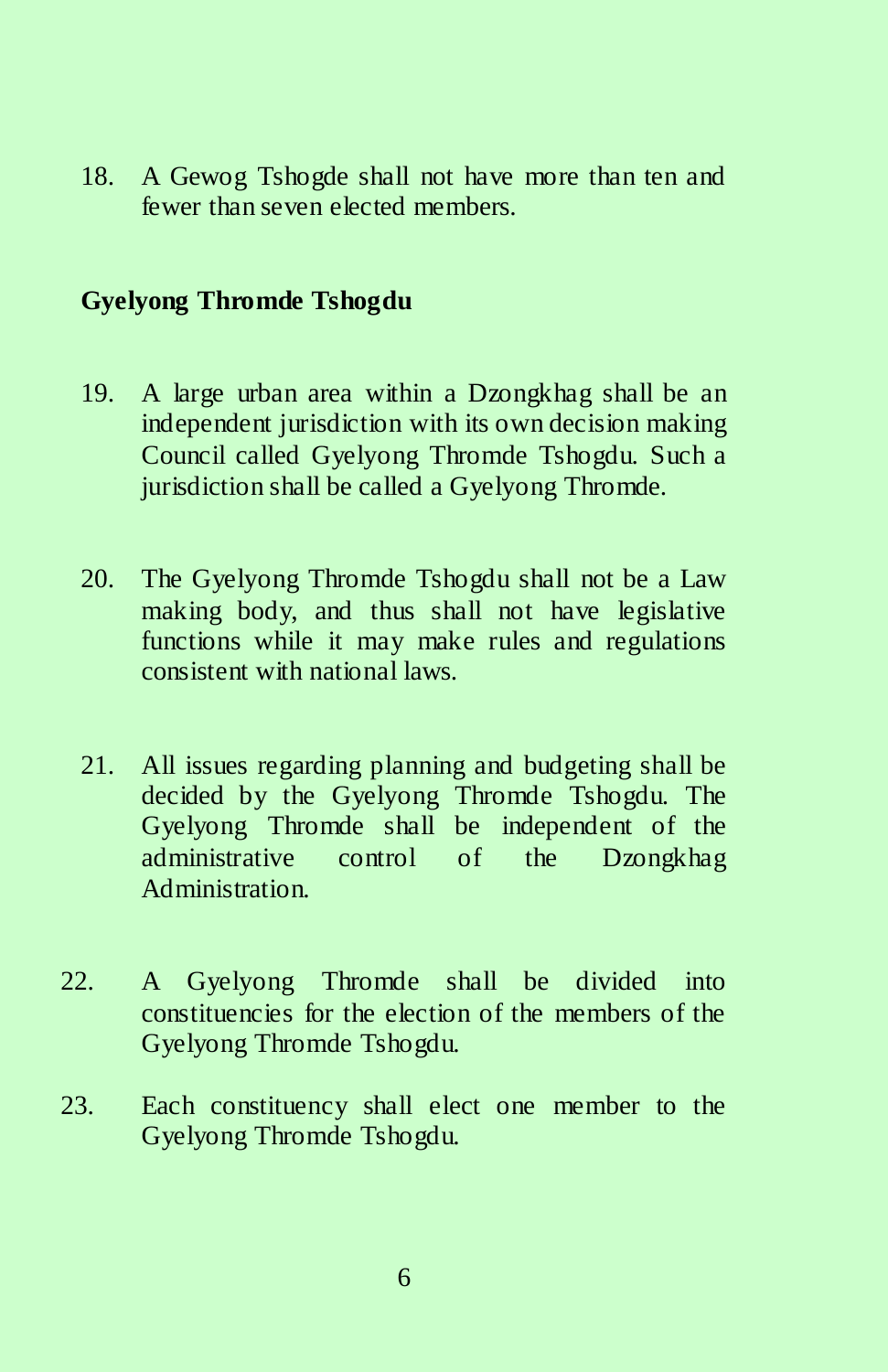- 24. The Thrompon shall be directly elected by the people of the Gyelyong Thromde.
- 25. A Gyelyong Thromde Tshogdu shall not have more than ten and fewer than seven elected members.

### **Functions of Local Governments**

- 26. Local Governments shall:
	- (a) Provide democratic and accountable government for local communities;
	- (b) Ensure the provision of such social and economic services for the general wellbeing of the residents of the communities in a sustainable and equitable manner;
	- (c) Ensure that development occurs in a planned and harmonious manner;
	- (d) Undertake any activity consistent with other relevant laws and policies of the country which may conserve and enhance the environment within the limits of the areas under its jurisdiction;
	- (e) Encourage the involvement of communities and community organizations in matters of local governance; and
	- (f) Discharge any other responsibilities as may be prescribed by Parliament.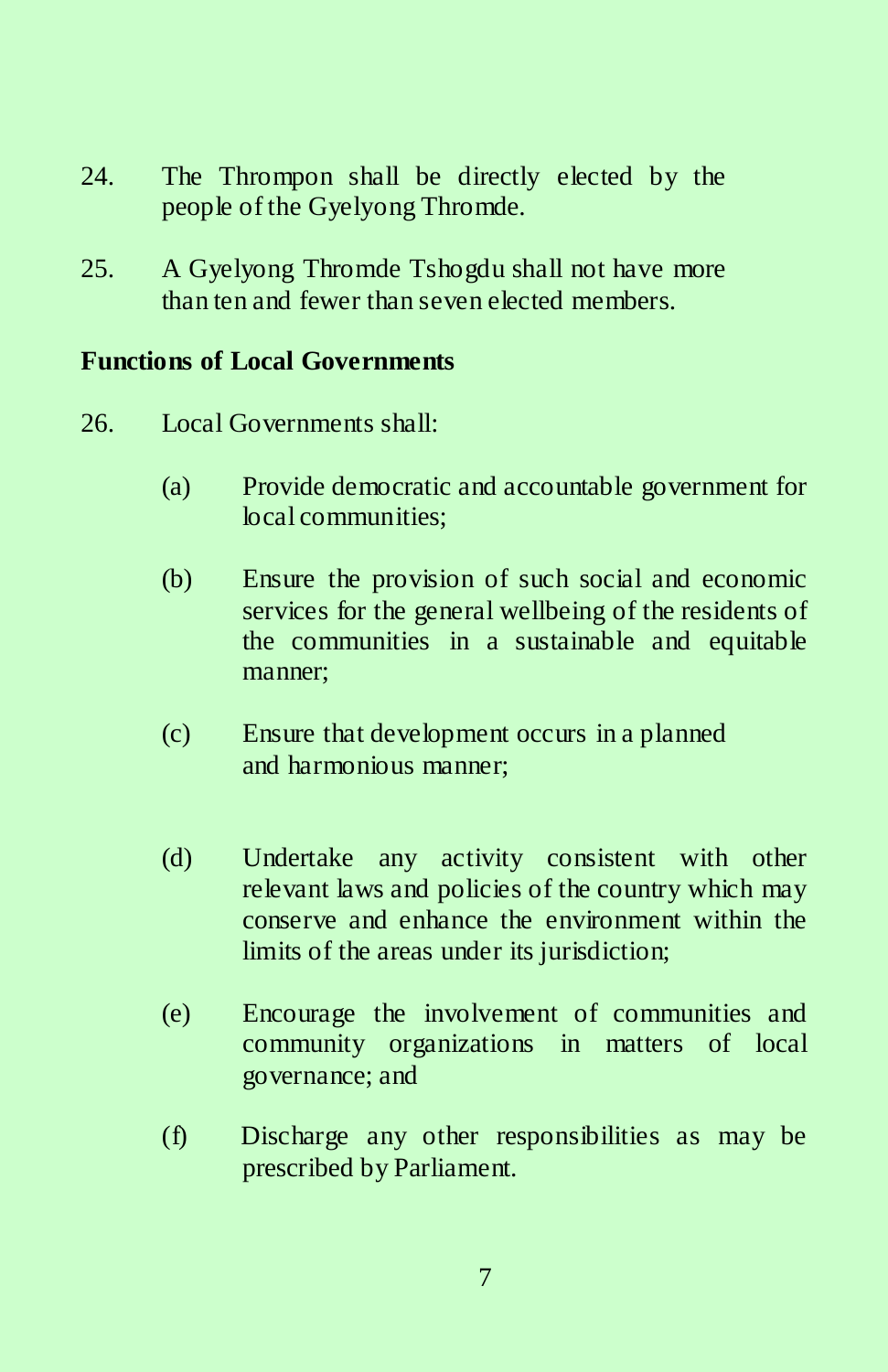- 27. Local Governments shall be supported by the Central Government in the development of administrative, technical and managerial capacities and structures which are responsive, transparent and accountable.
- 28. Local Governments shall be entitled to levy, collect and appropriate taxes, duties, tolls and fees in accordance with such procedure and subject to limitations as may be provided for by law.
- 29. Local Governments shall be entitled to financial resources from the Government in the form of annual grants.
- 30. Local Governments shall be allocated a proportion of the national revenue to promote self-reliant and selfsustaining units or activities of Local Self-Government.
- 31. Local Governments shall be supported by the Government to promote holistic and integrated areabased development planning.
- 32. Local Governments shall be entitled to own assets and incur liabilities by borrowing on their own account subject to such limitations as may be provided for by law.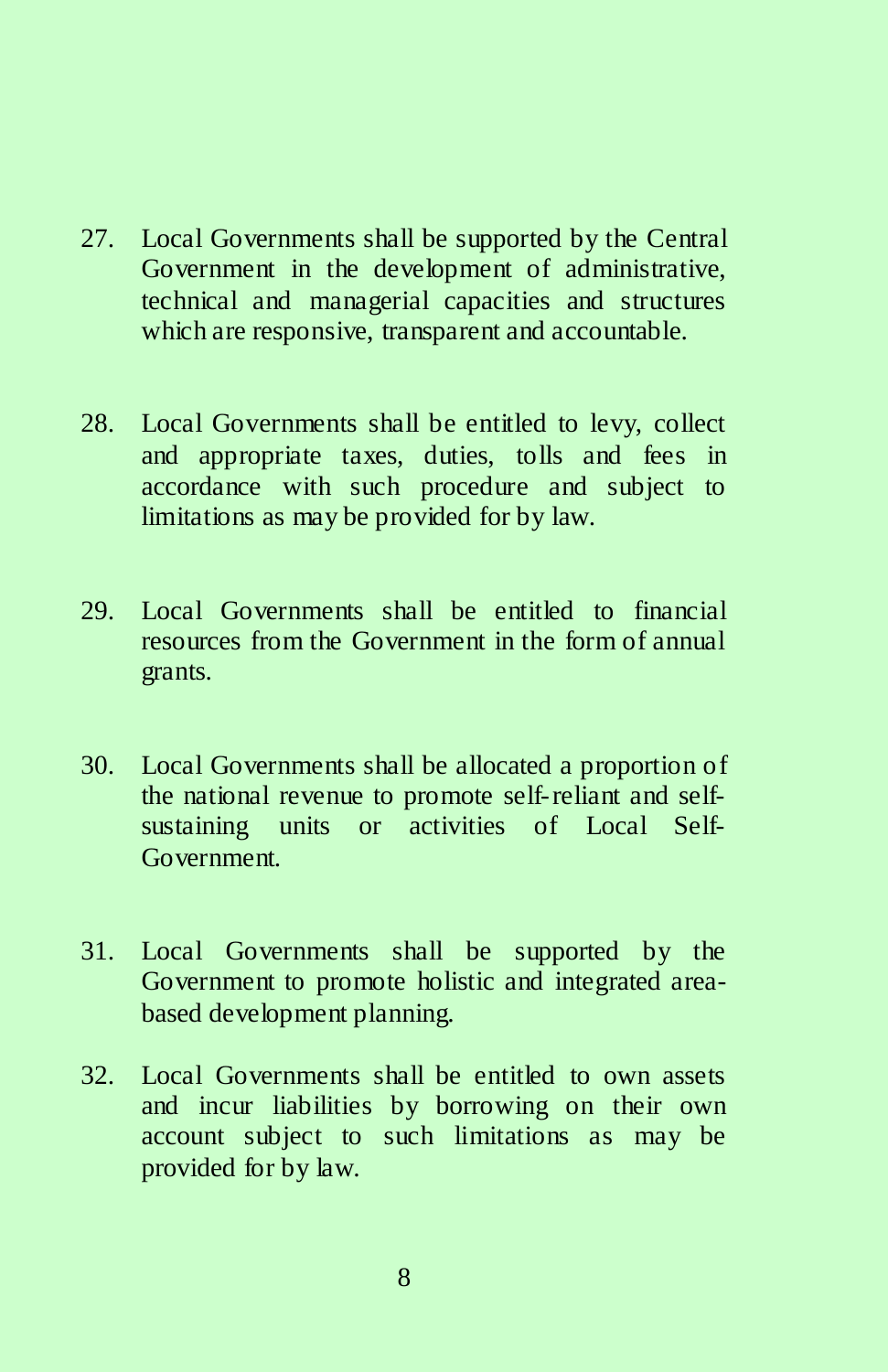### **CHAPTER 3**

# **Qualifications and Disqualifications for Candidates and Members**

33. A candidate to, or an elected member of a Local Government shall not belong to any political party. **A member** must resign if he **becomes** a member of a political party and a copy of his resignation **letter** from the political party shall be submitted to the Election Commission.

An elected official in the Local Government shall refrain from engaging in any party politics and activities during his term in office. He shall file a written statement to the Election Commission at the end of each year, stating his non involvement in party politics and activities.

34. Except as provided under the Constitution or this Act, no member of a Local Government shall be a member of the National Council, the National Assembly or any other Local Government at the same time.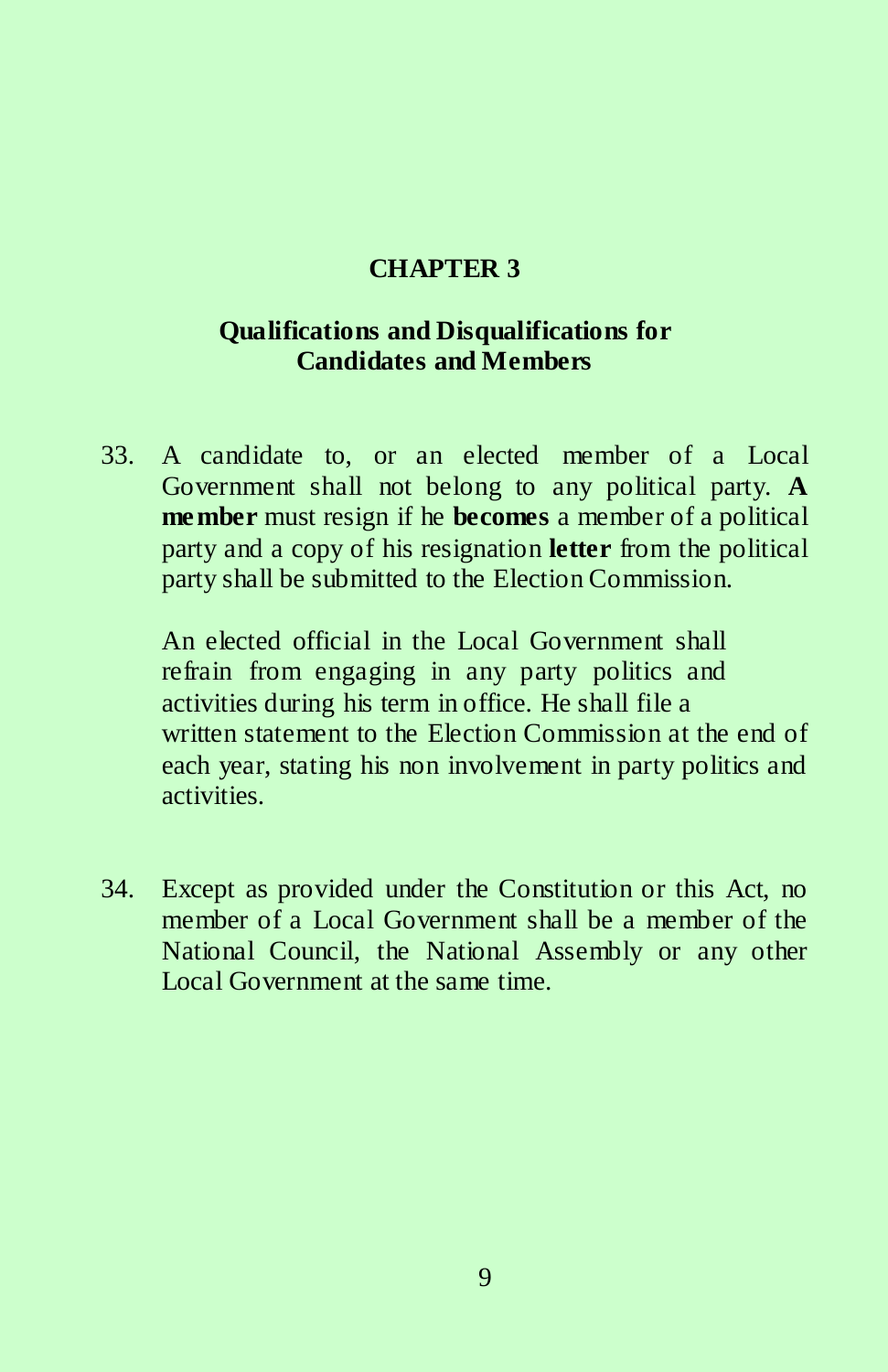### **Qualifications**

- 35. A person shall be qualified to be elected as a member of a Local Government, if he is:
	- (a) A citizen of Bhutan as evidenced by the citizenship identity card;
	- (b) Registered in the civil registry of the Government pertaining to that constituency and having his Gung or Mitsi in that place for not less than one year before the date of elections;
	- (c) Of the minimum age of twenty five years and not more than maximum age of sixty five years at the time of filing the nomination; and
	- (d) Functionally literate and possesses skills adequate to discharge his responsibilities.
- 36. A person shall be disqualified as a candidate or a member of a Local Government, if he:
- (a) Has been convicted for a criminal offence and sentenced to imprisonment;
- (b) Has been found guilty of corrupt practice at an election;
- (c) Has been dismissed or removed from public service;

10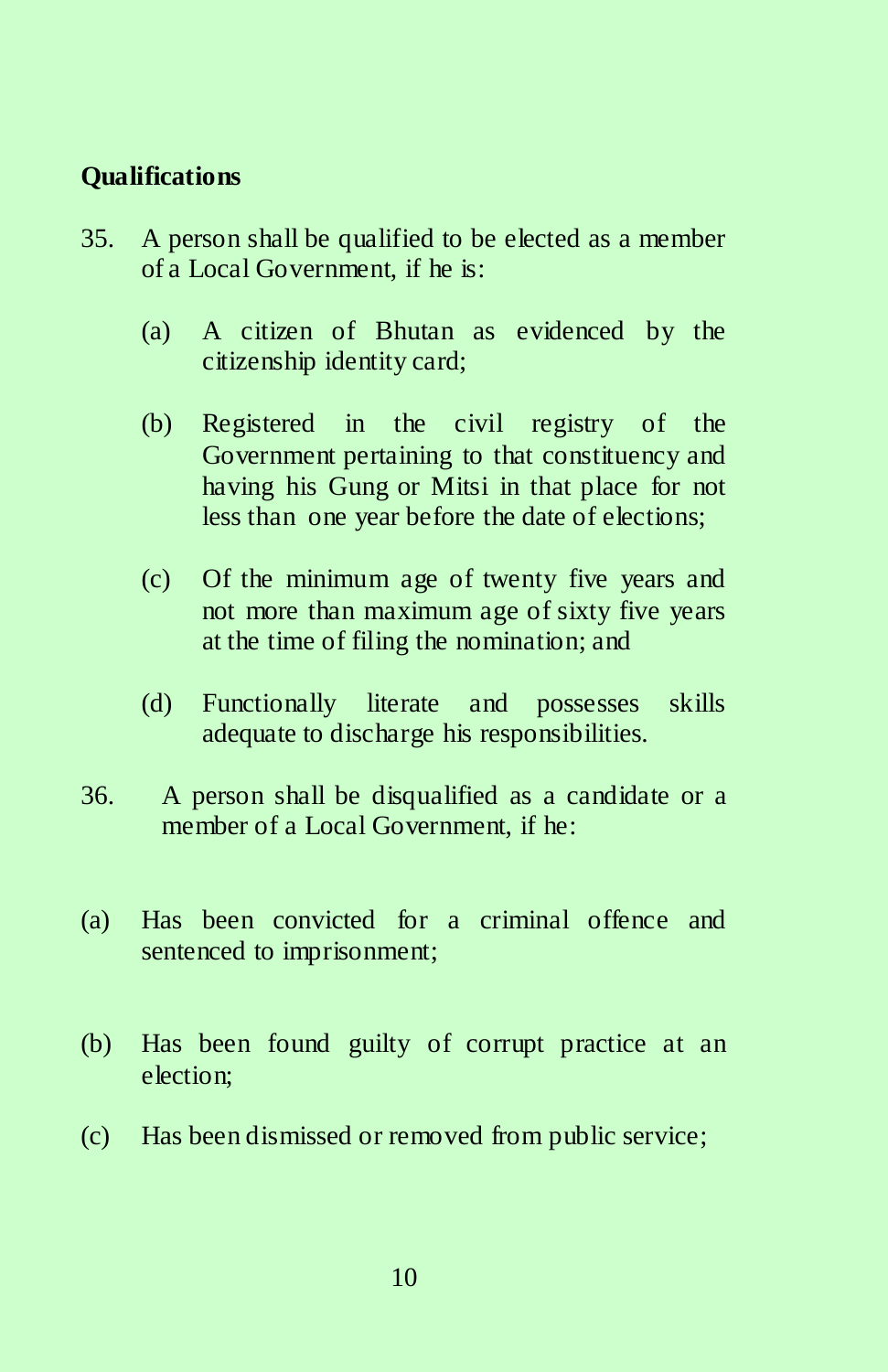- (d) Is married to a person who is not a citizen of Bhutan;
- (e) Is in arrears of taxes or other dues to government;
- (f) Has an existing contract with the government which has not been fully performed;
- (g) Is a civil servant;
- (h) Holds any office of profit under the government or public company or public corporation; or
- (i) Engages in political party activities or is found registered as a member of a political party;
- (j) Engages in activities that are in breach of his duties or otherwise misuses his office for personal gains;
- (k) Remains absent for more than one-fourth the number of days in a session or two successive sessions, without the permission of the Chairman;
- (l) Commits any wilful violation of the Constitution or provisions of this Act;
- (m) Acquires the citizenship of another country;
- (n) Brings disrepute to the Local Government by personal conduct;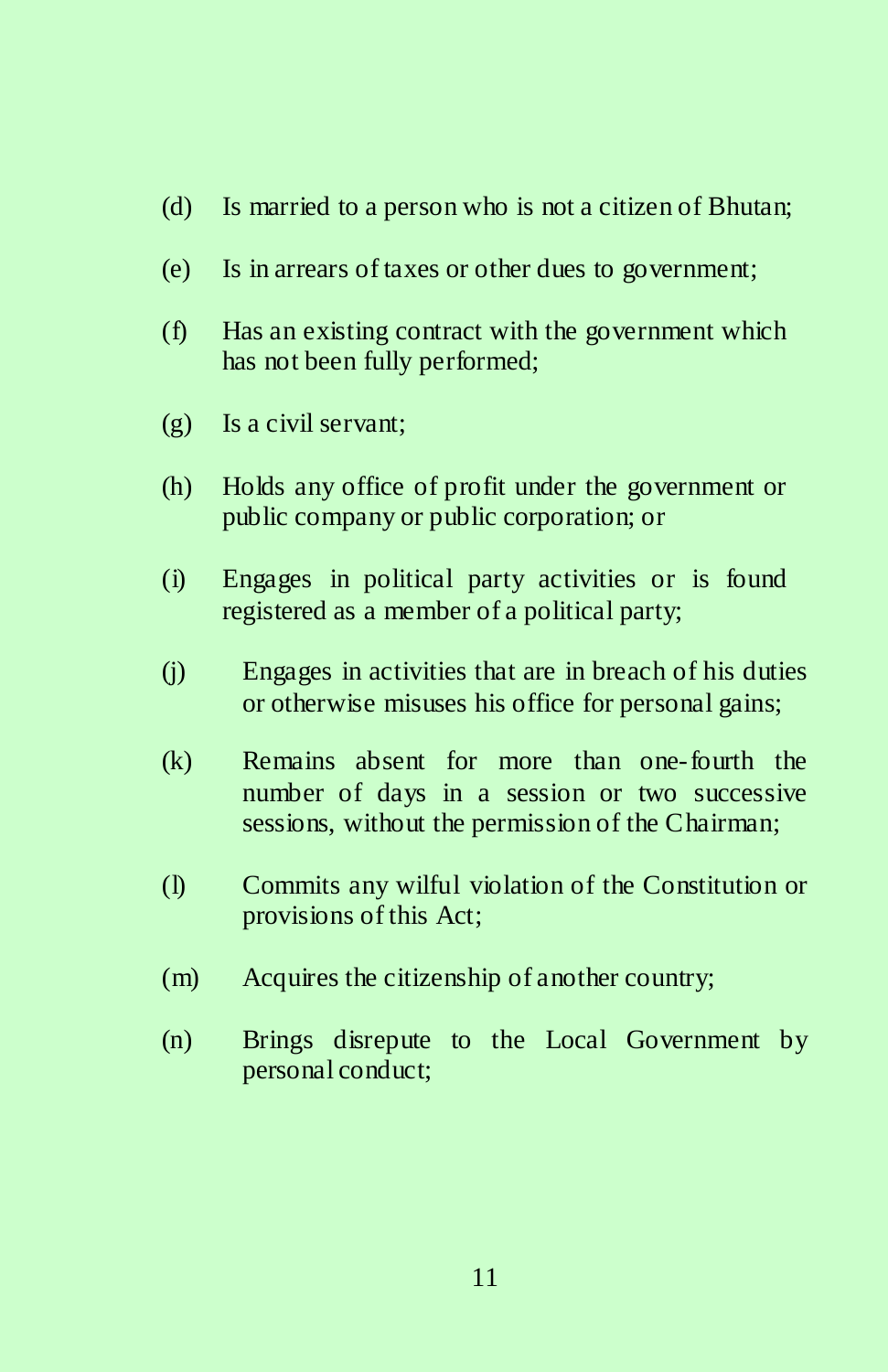### **Decision on Disqualifications**

- 37. No person declared ineligible under this Act shall be elected as a member of a Local Government.
- 38. Any disqualification under this Act shall be adjudicated by the High Court, on an election petition filed pursuant to a law made by Parliament, with a right of appeal to the Supreme Court.

### **Resignation**

- 39. A member of a Local Government may resign from Local Government by submitting a letter of resignation to the Chairperson.
- 40. A member of a Local Government may resign from his seat by submitting a letter of resignation to the officiating Chairperson / Deputy Chairperson in the absence of the Chairperson from the constituency, or if the member who intends to resign is the Chairperson.
- 41. If a member of a Local Government tenders resignation in the manner provided under sections 39 or 40 of this Act, he is deemed to have vacated the seat and ceases to be a member of the Local Government.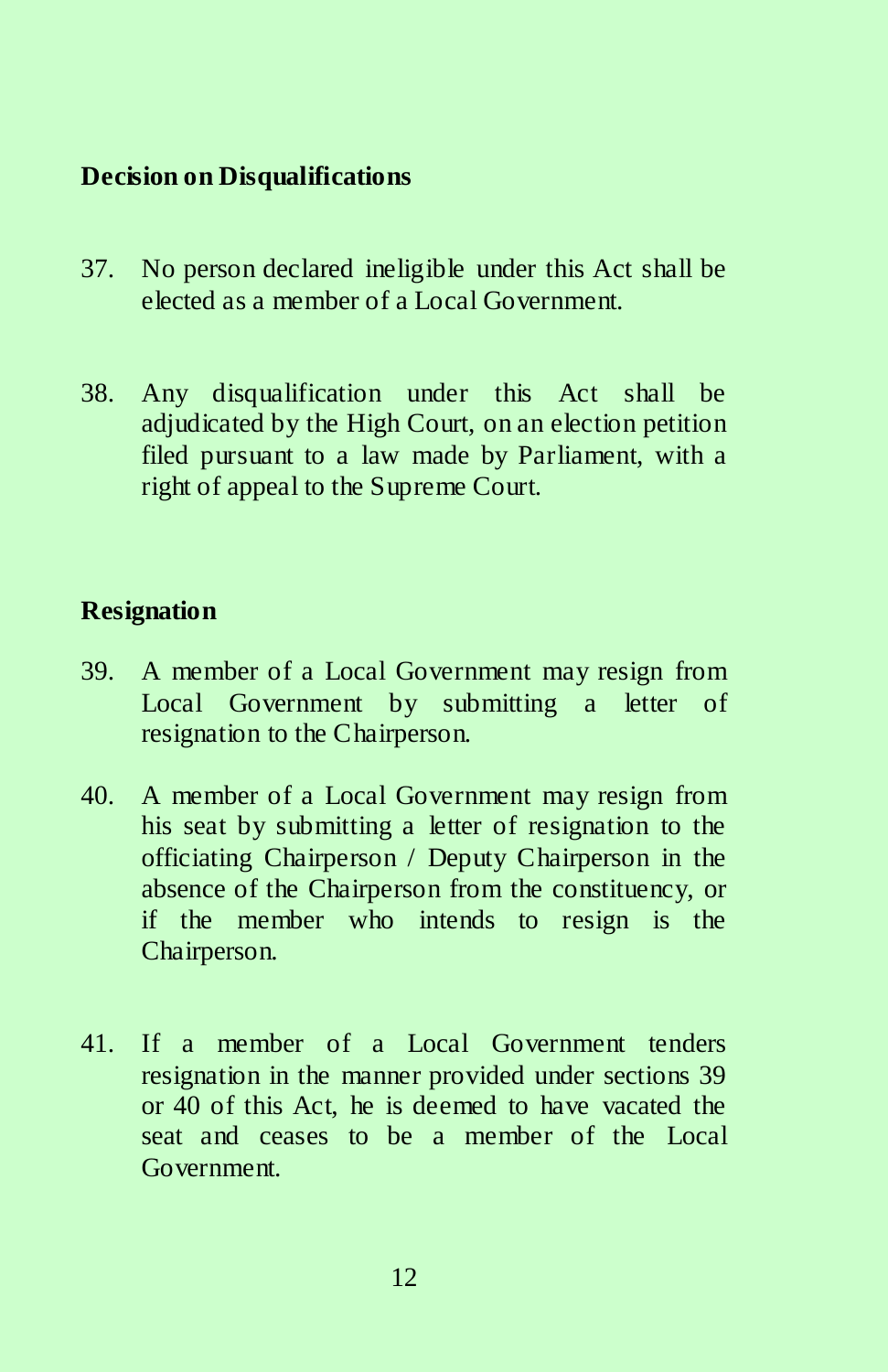42. A person holding a seat in a Local Government shall not tender resignation of the seat while his election as a member of the Local Government is lawfully contested.

# **Removal**

43. Membership of a Local Government shall be terminated upon incurring any disqualification laid down in this Act and in accordance with the procedure**s** established by law.

# **Vacation of office**

- 44. A member of a Local Government shall vacate office upon:
	- (a) Resignation;
	- (b) Disqualification or removal;
	- (c) Expiration of the term of office; or
	- (d) Prolonged ill health or death.

### **Issue of writ in case of vacancy**

45. Where a vacancy occurs in a Local Government for any reason before the expiry of its term, the Chairperson shall without delay, address a warrant to the Election Commissioner/Officer of the locality for the issue of a writ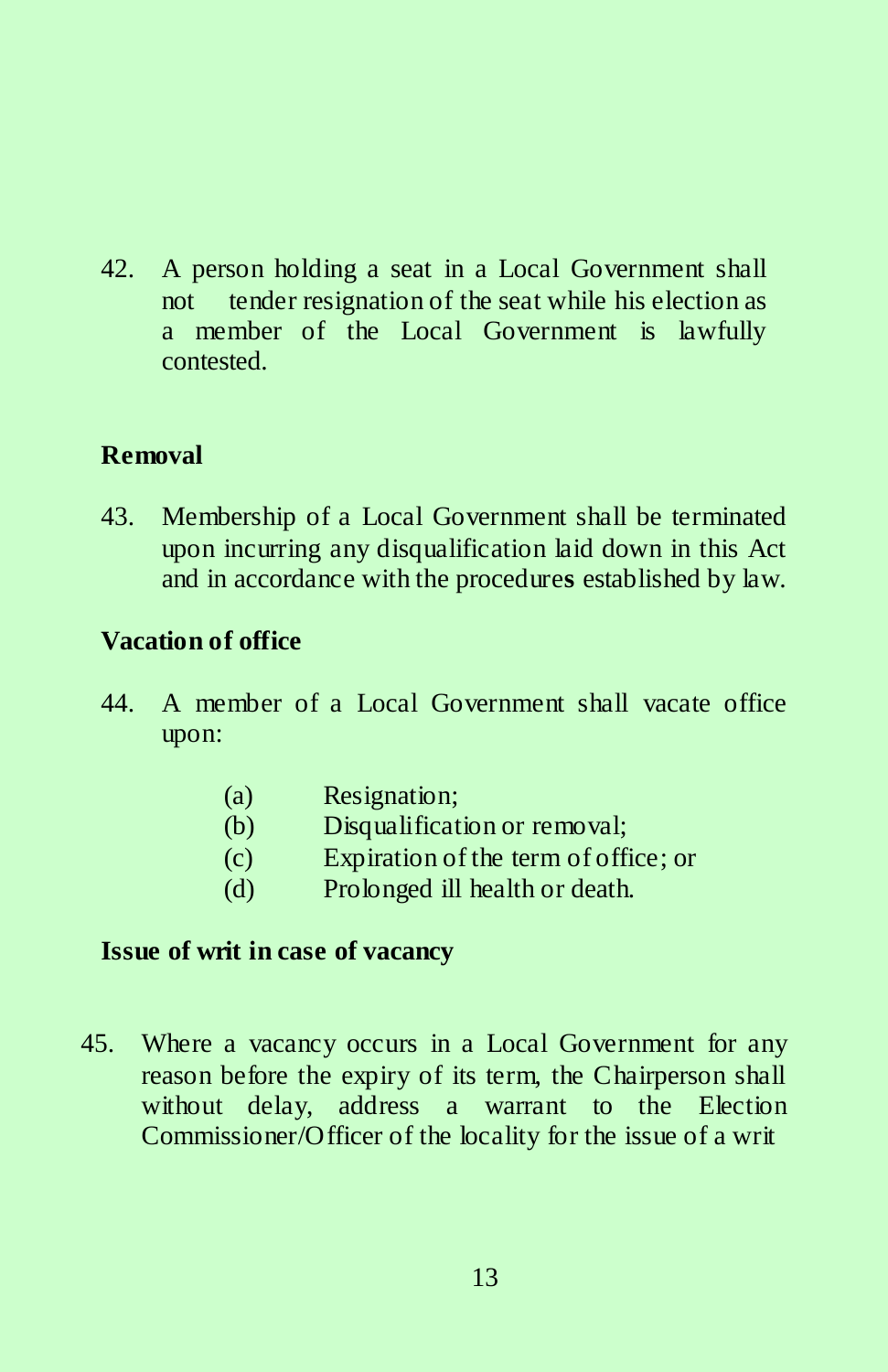for elections to fill such vacancy, provided the remainder of the term is not less than six months.

- 46. Where a vacancy occurs in a Local Government and there is no Chairperson of the Local Government, the Chairperson is absent from the locality or the member whose seat is vacated is the Chairperson, then that member referred to under section 40 of this Act shall address a warrant, under his hand and seal, to the Election Commissioner/Officer of the locality for the issue of a writ for elections to fill such vacancy.
- 47. The member elected under sections 45 or 46 of this Act shall serve for a term of five years.

# **CHAPTER 4 Chairperson**

# **Chairperson**

48. At the first sitting after any election, or when necessary to fill a vacancy, the Dzongkhag Tshogdu shall elect a Chairperson from among its members through secret ballot. A nomination shall be made from among the members, by any member and seconded accordingly. The Secretary of the Dzongkhag Tshogdu shall preside over the election of the Chairperson of the Dzongkhag Tshogdu.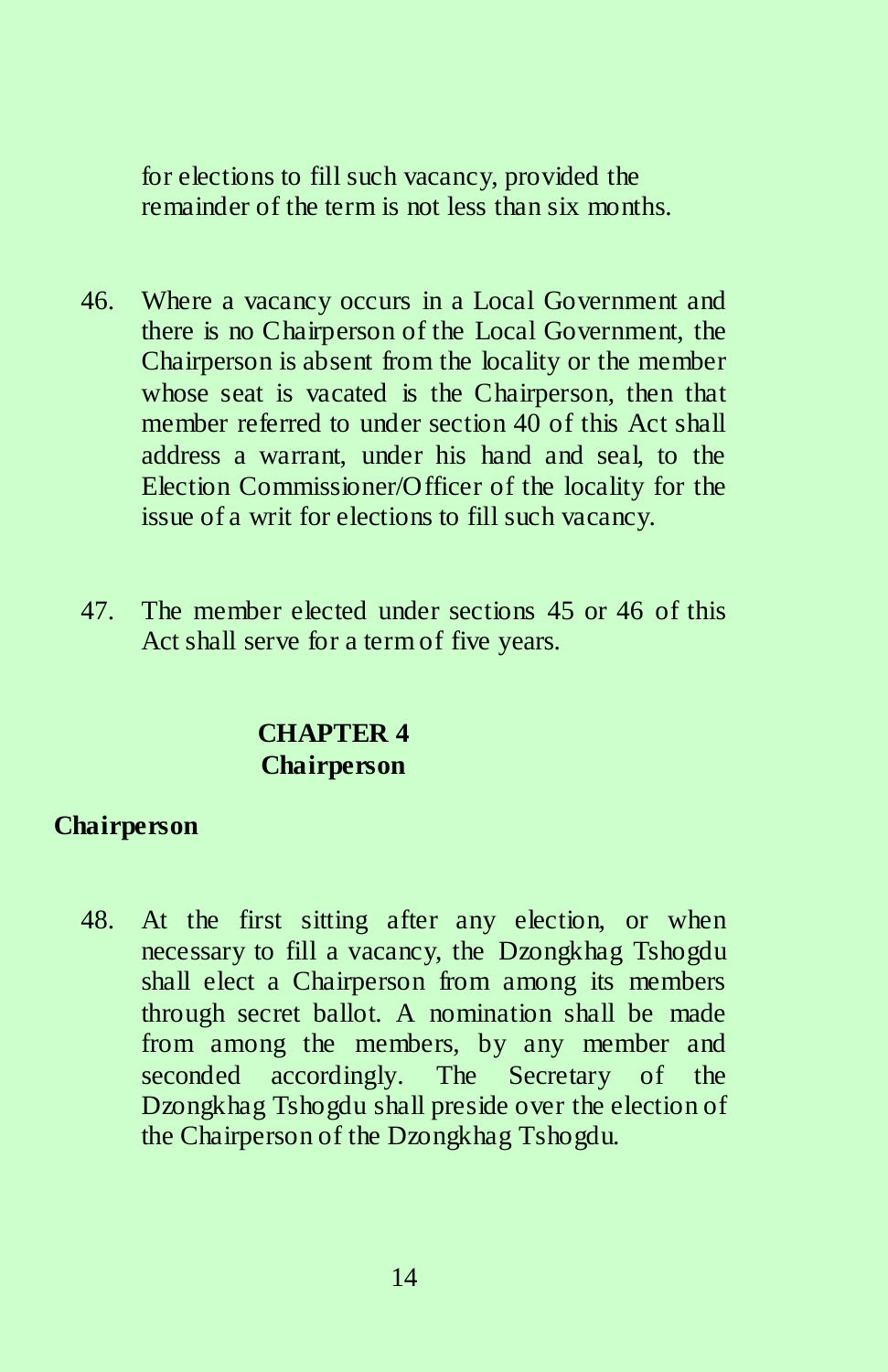- 49. The member who receives highest number of the votes cast shall be elected as the Chairperson of the Dzongkhag Tshogdu. In the event two or more members secure equal number of highest votes, rounds of ballot shall be cast till one is elected as the Chairperson.
- 50. The Dzongkhag Tshogdu shall also elect a Deputy Chairperson through secret ballot for which nominations shall be made from among the members by any member and seconded accordingly.
- 51. The Gup shall be the Chairperson of the Gewog Tshogde and the Thrompon shall be the Chairperson of the Dzongkhag Thromde Tshogde. The Mangmi shall be the Deputy Chairperson of the Gewog Tshogde.
- 52. At the first sitting after any election, or when necessary to fill a vacancy, the Dzongkhag Thromde Tshogde shall elect a Deputy Chairperson from among its members through secret ballot.
- 53. The Chairperson of a Local Government shall hold office until the expiration of the term of a Local Government, but in the case of death, resignation or removal during the term of the Local Government, a new Chairperson shall be elected within one month.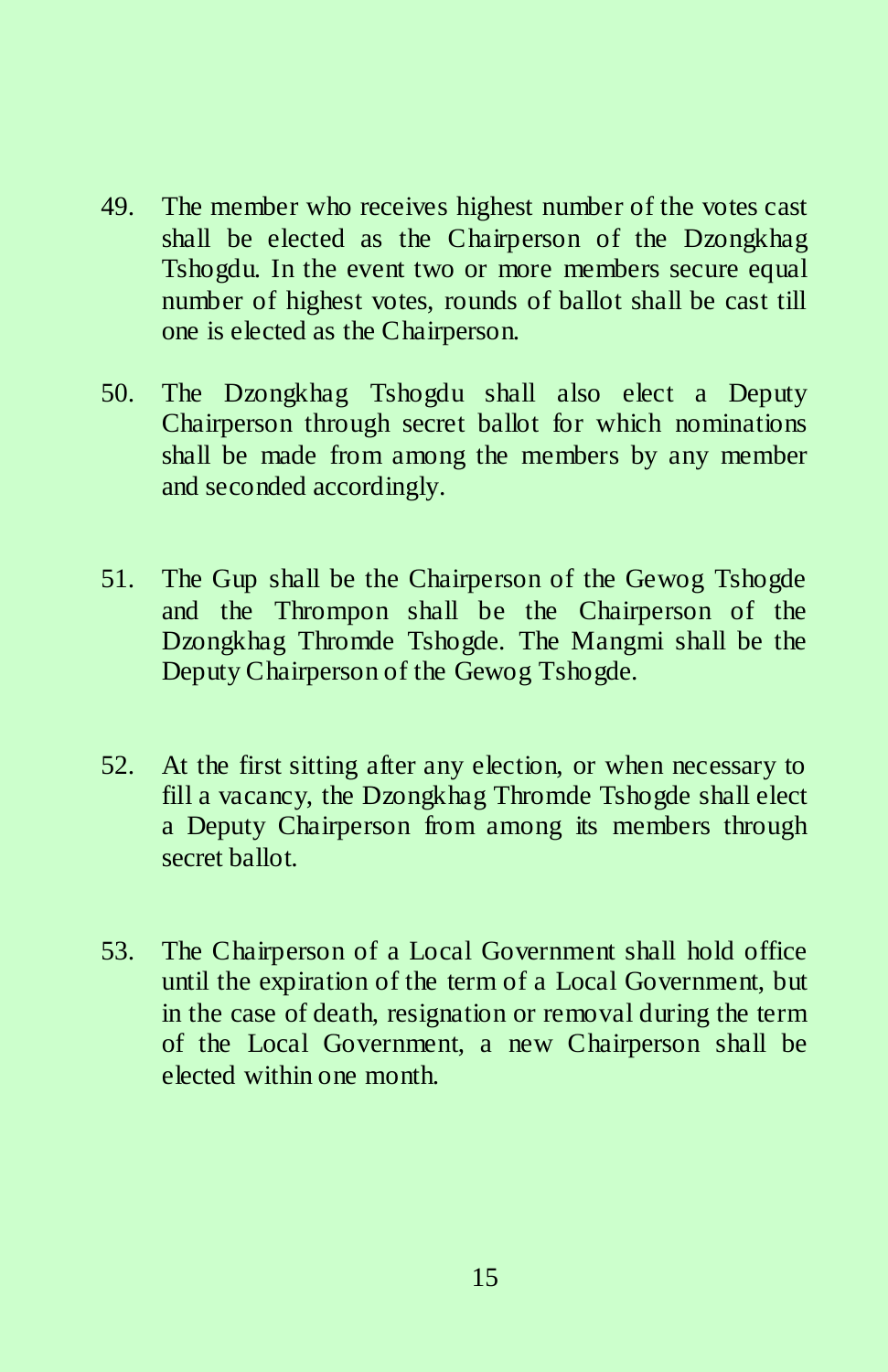- 54. Whenever the Chairperson, from illness or other causes, finds it necessary to leave the chair during any part of the sittings of a Local Government, the Deputy Chairperson shall preside over such sittings, until the Chairperson resumes the chair.
- 55. The Deputy Chairperson presiding over the sittings under sections 54 of this Act shall enjoy the powers and privileges and also perform the duties of the Chairperson; and every such act performed by him shall have the same effect and validity, as if the Chairperson himself had performed the act.

### **Powers and Responsibilities of the Chairperson**

- 56. During deliberations, if discussions emerge, which may not be in accordance with the rules of procedure, the Chairperson may stop the same or direct that the matter be forwarded to the appropriate agency after consultation with the Dzongkhag Administration or Dzongkhag Thromde Administration.
- 57. The Chairperson may call to order a member resorting to disorderly behaviour, disregarding the authority of the Chair or contravening the prescribed Code of Conduct, whereby he wilfully obstructs the business of the Local Government.
- 58. If the member fails to heed such a call, the Chairperson may order him to leave the Local Government Hall; and he shall not be entitled to attend the sittings of the Local Government for the rest of the day.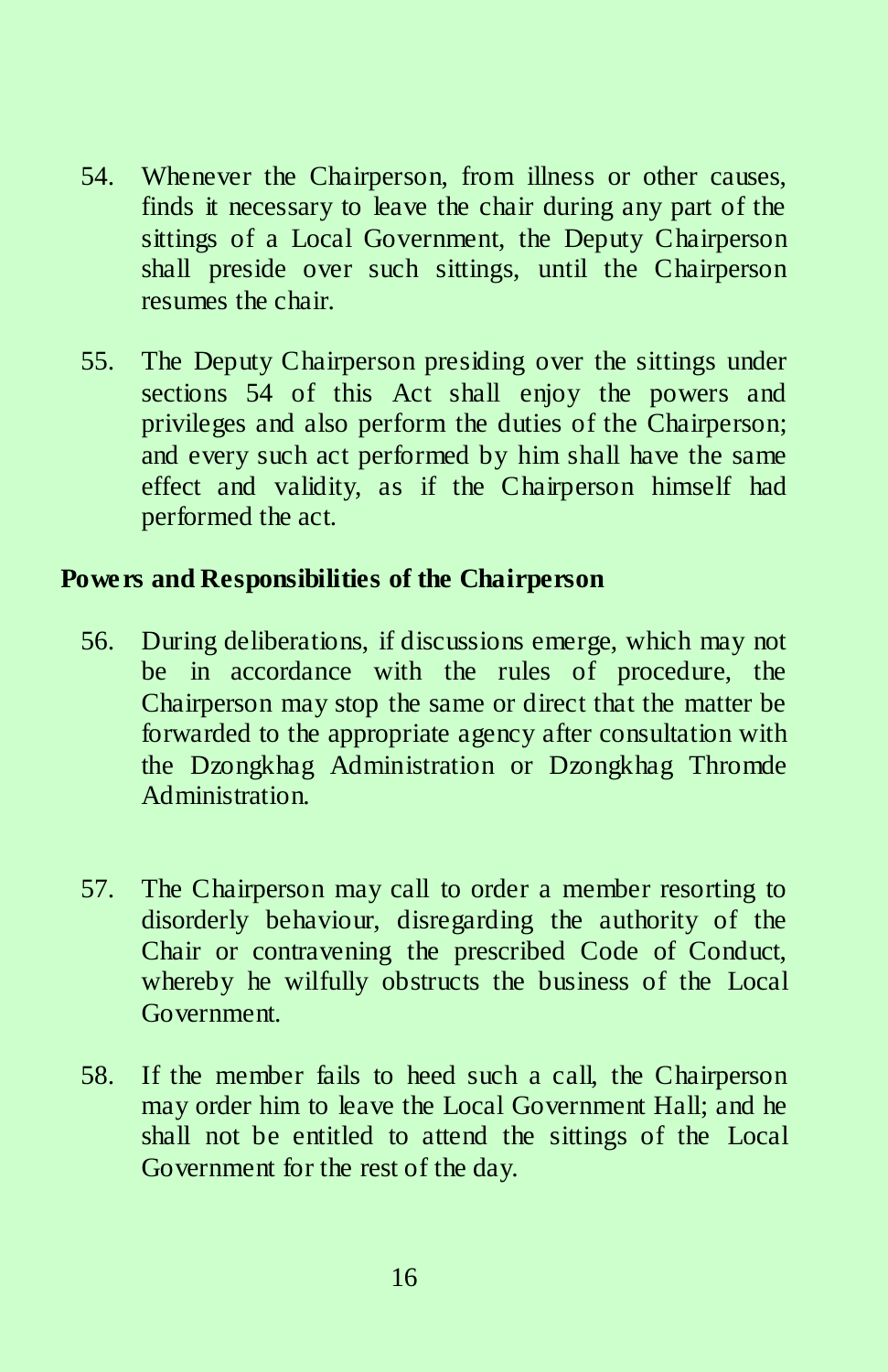- 59. If the suspended member does not leave the Local Government Hall immediately, pursuant to section 59 of this Act, the Chairperson may have him forcefully removed from the Local Government Hall.
- 60. A member persistently obstructing the business of the Local Government, by deliberately indulging in disorderly behaviour or intentionally contravening the prescribed Code of Conduct shall be barred from attending the sittings of the Local Government for the rest of the session.
- 61. If a member uses force or attempts to use force which is derogatory to the dignity of the Local Government, the Chairperson may suspend him for the whole or any part of the session as he may deem fit.
- 62. If a member suspended under this Act acknowledges his fault and tenders a written apology to the Chairperson, the Chairperson may, after considering the matter remit the suspension**.**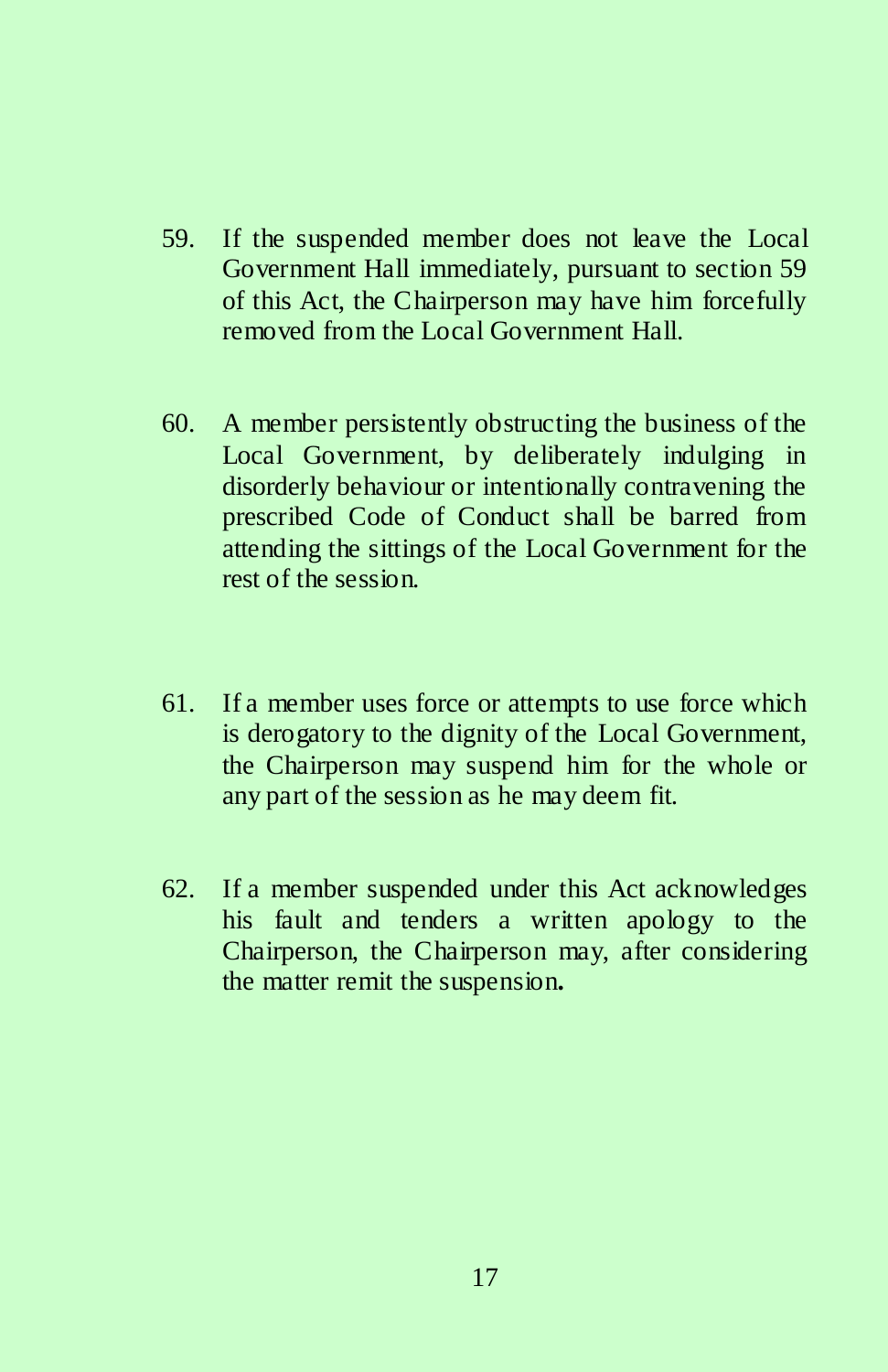# **CHAPTER 5 Roles and Responsibilities of Members**

- 63. All members of Local Governments shall not be bound or influenced by voters, interest groups, parliamentary groups or political parties in the discharge of their duties.
- 64. All members of Local Governments shall serve the interests of their constituencies and the territory under their respective Local Governments, bearing in mind national interests, goals and policies.
- 65. All members shall take active part in the issues being raised in the Local Government.

# **Declaration**

66. Every member of the Local Government shall file copies of affidavits of declaration along with the nomination during the elections as provided for in the Election Act of Bhutan, with the Secretariat within 7 days from the date on which he subscribes an oath or affirmation pursuant to section 81 of this Act.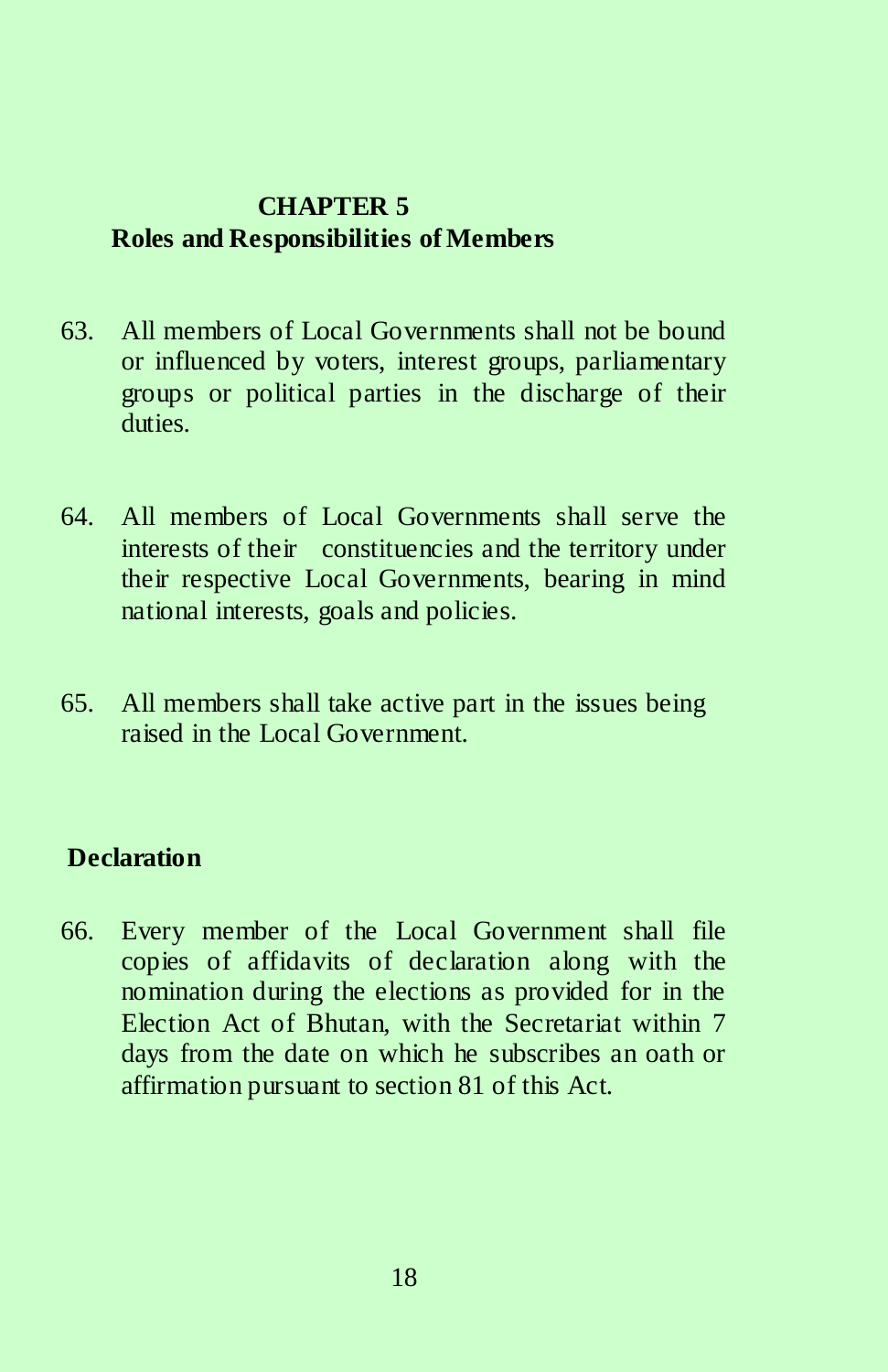67. Members may file revised forms whenever any change occurs in the details of the affidavits under section 66 and also at the end of their tenure as member**s** of the Local Government.

### **CHAPTER 6 Sessions and Proceedings of the Local Governments**

- 68. The Dzongkhag Tshogdu shall meet at least once every six months.
- 69. The Gewog Tshogde and the Dzongkhag Thromde Tshogde shall meet at least once every four months.
- 70. Whenever deemed necessary by the Chairperson, or whenever one third of the members so decide, the Chairperson of the Local Government shall consider an additional sitting.
- 71. During an additional sitting, the Local Government shall consider only those matters for which it has been convened or which are inseparably connected thereto.
- 72. There shall be a fixed agenda for every meeting.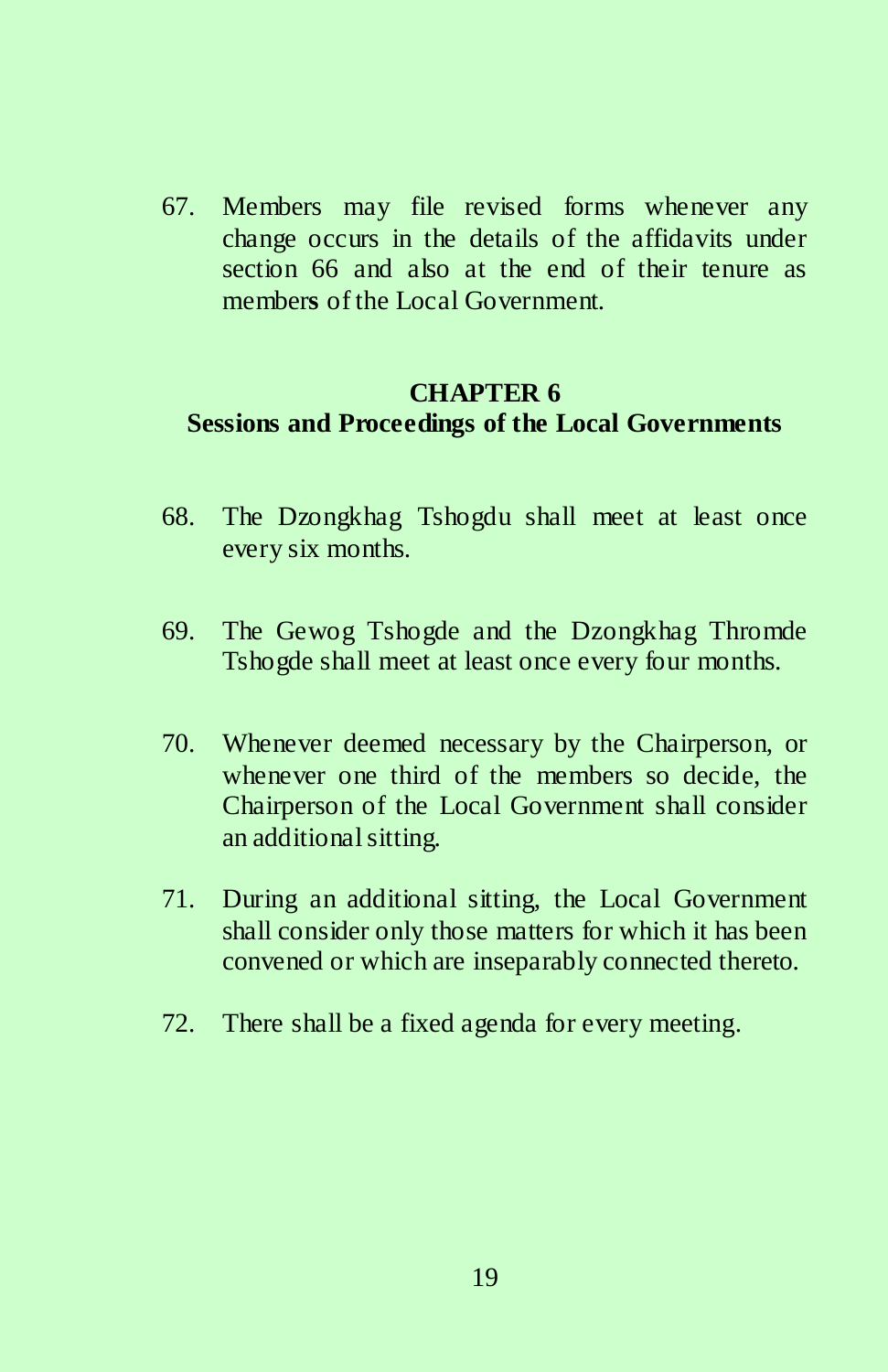- 73. The members shall normally be notified two week**s** in advance of any sitting of the Local Government with an agenda.
- 74. Minutes of each meeting shall be recorded and read out during the session for confirmation. If no comments or amendments are submitted by the members, the Chairperson shall authorise the implementation of decisions taken. The Chairperson presiding shall sign and ratify the minutes.
- 75. A Local Government shall not discuss any matter which is sub-judice in the Court or legal proceedings are active.

## **First session after election**

- 76. A list of members who have submitted their certificate of election shall be presented to the Secretary to the Local Government, any working day before the day on which the Local Government convenes for the first time after an election.
- 77. A certificate submitted under section 76 of this Act shall be inspected by the Secretary to the Local Government to determine its authenticity and validity.
- 78. A certificate referred to under section 76 of this Act, presented on a later date shall be inspected immediately and, thereupon such member shall be administered oath or affirmation as prescribed under this Act.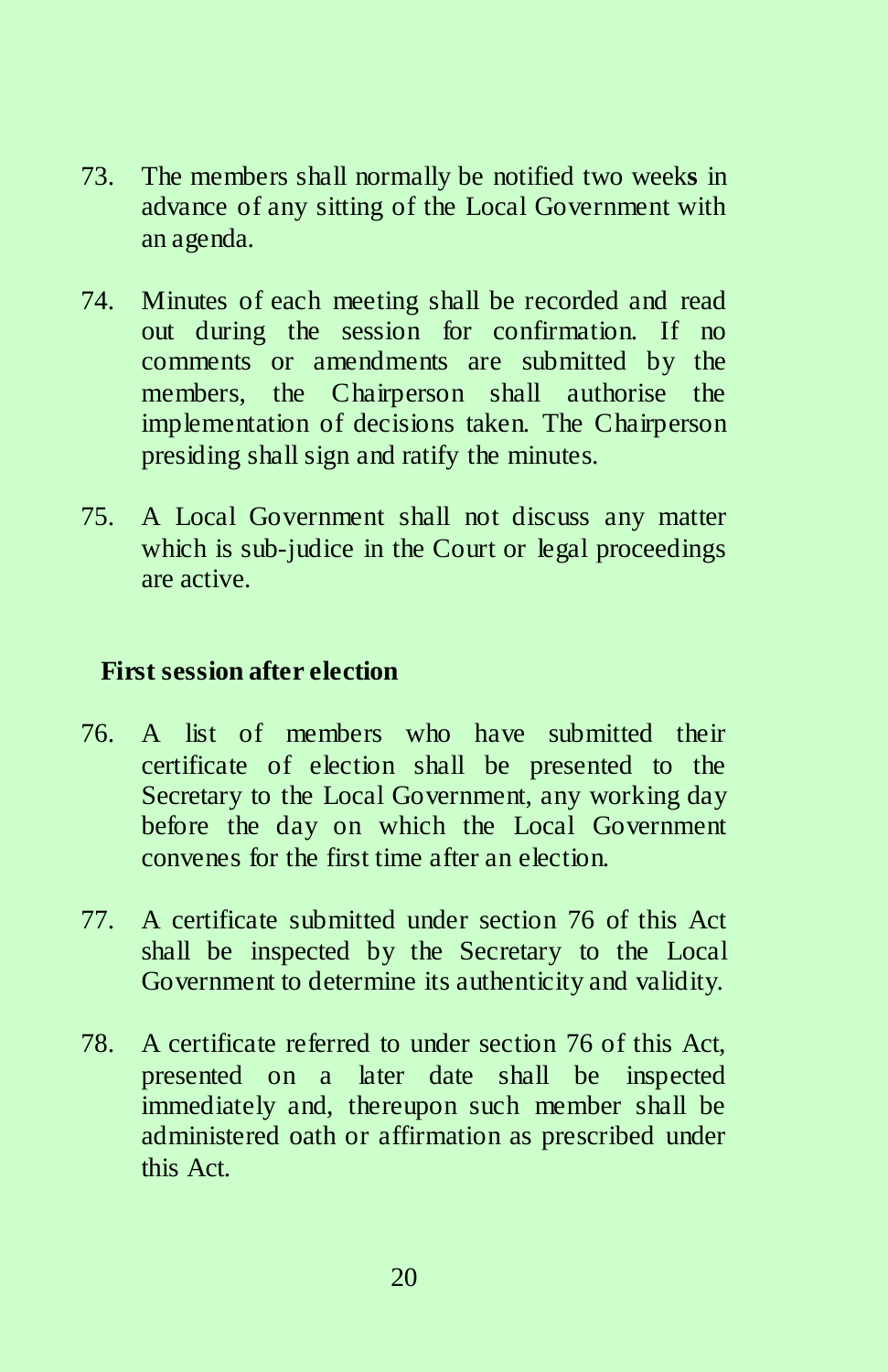79. Changes in the composition of the Local Government shall be entered in the list to be maintained by the Secretary to the Local Government.

# **Oath**

80. The members of the Local Government shall take an Oath of Office, as provided in the Third schedule of the Constitution, before assuming their responsibilities.

# **Opening and Closing Ceremonies of Local Governments**

81. Each session of a Local Government shall commence and end with traditional ceremonies.

# **Prorogation**

82. Whenever the Chairperson finds it necessary to prorogue the session of the Local Government, he shall announce the notice to this effect.

### **Open Proceedings**

83. The proceedings of the Local Government shall be conducted in public. However, the Chairperson may exclude the press and the public from all or any part of the proceedings,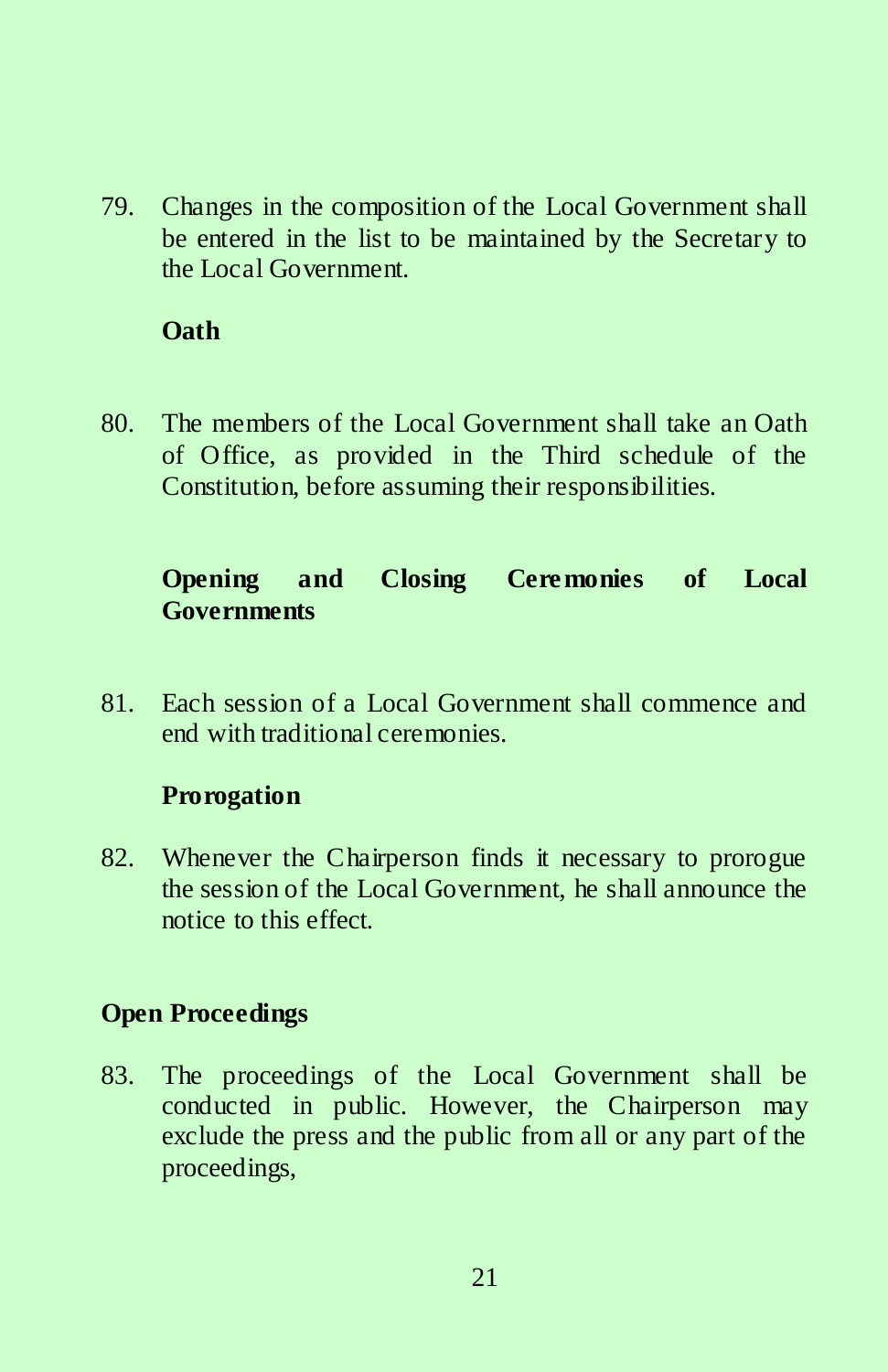in the event of a compelling necessity where publicity would seriously prejudice public interest.

#### **Term**

84. The Local Governments, unless sooner dissolved in accordance with law, shall continue for five years from the date of the first sitting.

### **CHAPTER 7 Conduct of Business**

- 85. The proceedings of the Local Government shall be conducted in the National Language.
- 86. All members, after due consultation with the public of their respective constituencies, shall make their submissions for inclusion in the agenda.
- 87. The Local Government may require a Government Official concerned to address or submit any information or explanation either orally or in writing whenever a matter relating to that Government Agency is under discussion.
- 88. Only after obtaining the prior approval of the Chairperson, a member shall point out, with supporting evidence an error or inconsistency in a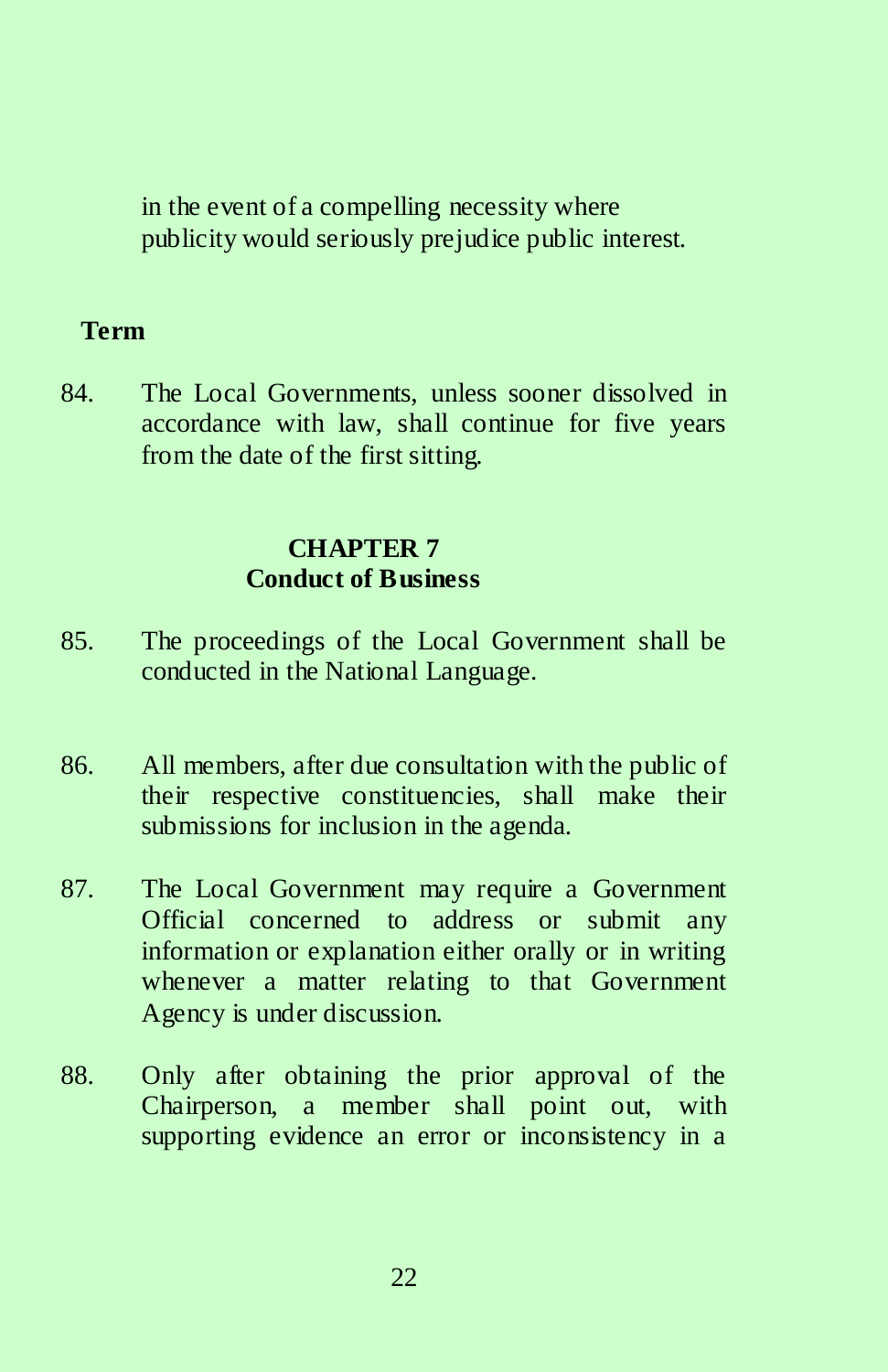statement made by a Government Official or any other member.

- 89. Except for the purpose of rescinding a resolution of the meeting, a member shall not reopen the issue that has been adopted by the house.
- 90. Whenever necessary, the Chairperson may invite any Government official or person as an observer during the sessions of the Local Government.

## **Exclusion of Matters**

91. The Chairperson shall not refuse to take up any matter that has been presented for consideration or to present matters for voting, unless he considers it to be contrary to the provisions of the Constitution, to existing decision of the Parliament or to any law in force. In such a case, the Chairperson shall state the grounds for his refusal.

# **Quorum**

92. The presence of not less than two-thirds of the total number of members of the Local Government shall constitute a quorum for a sitting.

### **Adjournment**

93. The Chairperson shall announce the date of commencement and adjournment.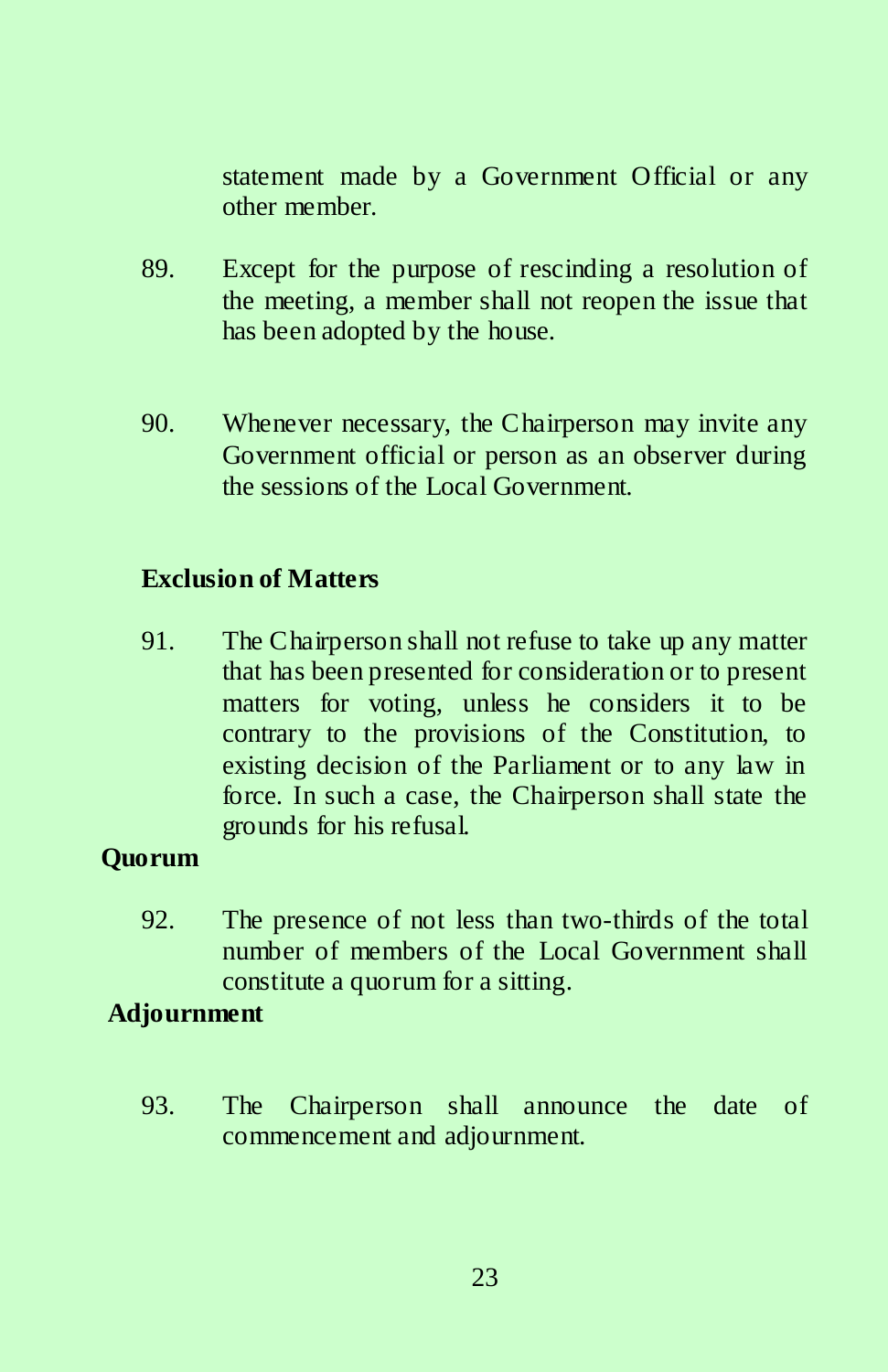- 94. The sitting of the Local Government shall be determined by rules of procedure.
- 95. In case of any change in the day, time and programme of the sitting of the Local Government forum, the Secretary shall serve notice to this effect to the members on the preceding day.

### **Manner of Voting**

- 96. Only members shall have the right to vote in decisions made by the Local Government.
- 97. A member is entitled to one vote per proposal and the right to vote shall not be exercised by proxy.
- 98. When a debate has been formally concluded, the Chairperson shall present a summary of the deliberations. If an objection is offered to the summary and the Chairperson considers the objection justified, he shall rectify the summary of the deliberations.
- 99. After the presentation of the summary, the Chairperson shall present a proposal for the voting order of the motions. If a change in the voting order is demanded and the Chairperson does not consider that the demand is justified, the voting order shall not be changed.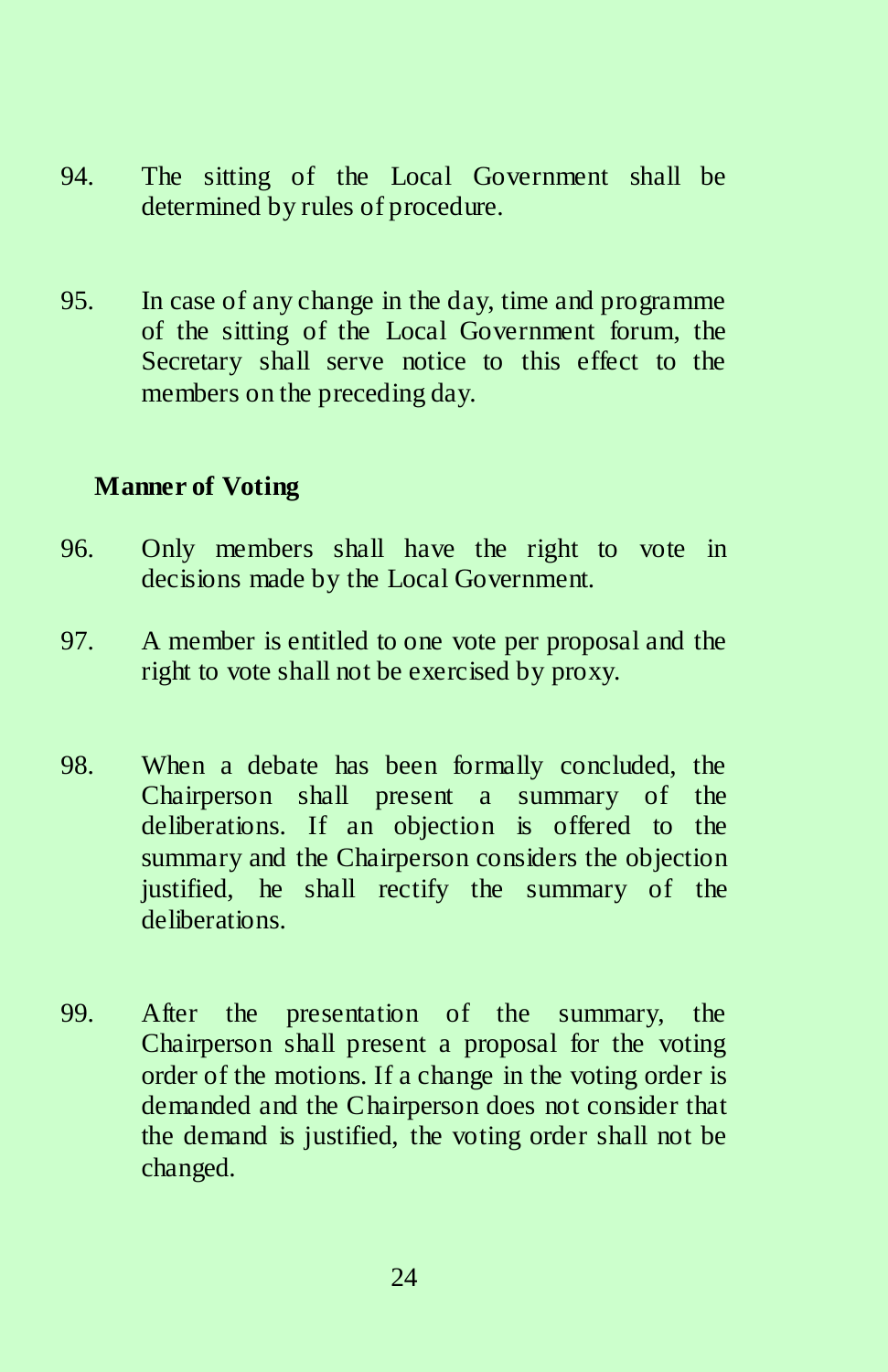- 100. After the voting order has been approved, the Chairperson shall present the matter for voting, which shall be by a roll call vote or in any other manner as the Chairperson may deem fit as per the rules of procedure.
- 101. If there are several motions, one shall be presented for voting against another, until all of the proposals have been thus voted on.
- 102. The Chairperson presiding over the proceedings of the Local Government forum shall not vote in the first instance, but he:
	- (a) shall cast the deciding vote when votes are tied; and
	- (b) may cast a deliberative vote when a question must be decided with a supporting vote of at least two-thirds of the members of the Local Government.

# **Dissenting Opinion**

103. Any member who does not concur with a decision shall have the right to enter his dissenting opinion in the minutes. However, no further debate on such an opinion shall be permitted.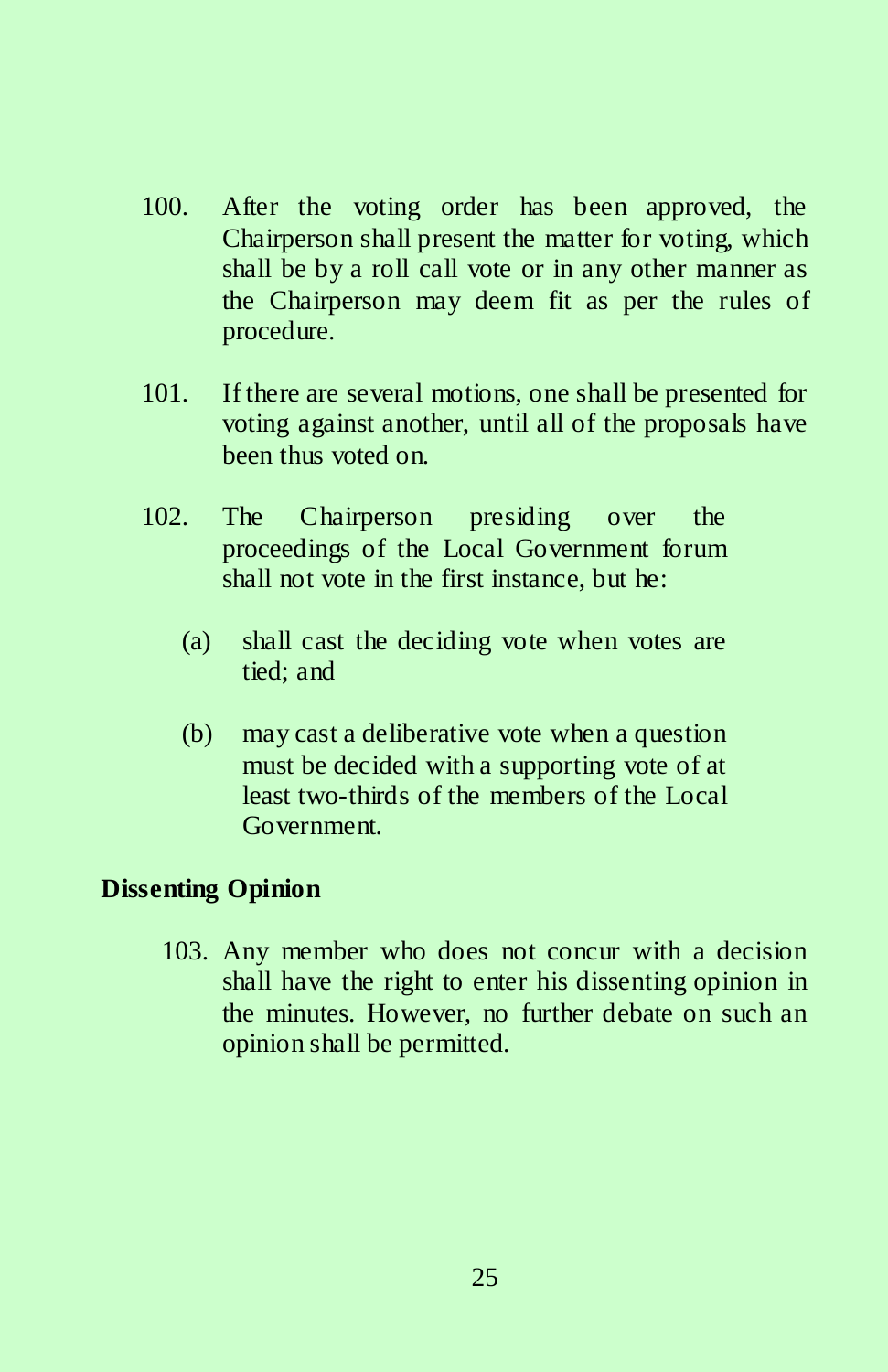### **Protocol about absence**

104. A member who was not present when the decision on a matter was made shall have the right to enter into the minutes that he has not participated in the making of the decision, but shall not have the right to object to the decision.

# **CHAPTER 8 Recording of Proceedings and Resolution**

### **Record of Proceeding**

- 105. The Secretary to the Local Government shall maintain records of proceedings at each meeting.
- 106. The Secretary to the Local Government shall submit the report of resolutions to the Local Government for endorsement, wherein a member may bring to the notice of the Local Government any patent error, which shall stand corrected but such resolutions once adopted shall not be permitted for deliberation.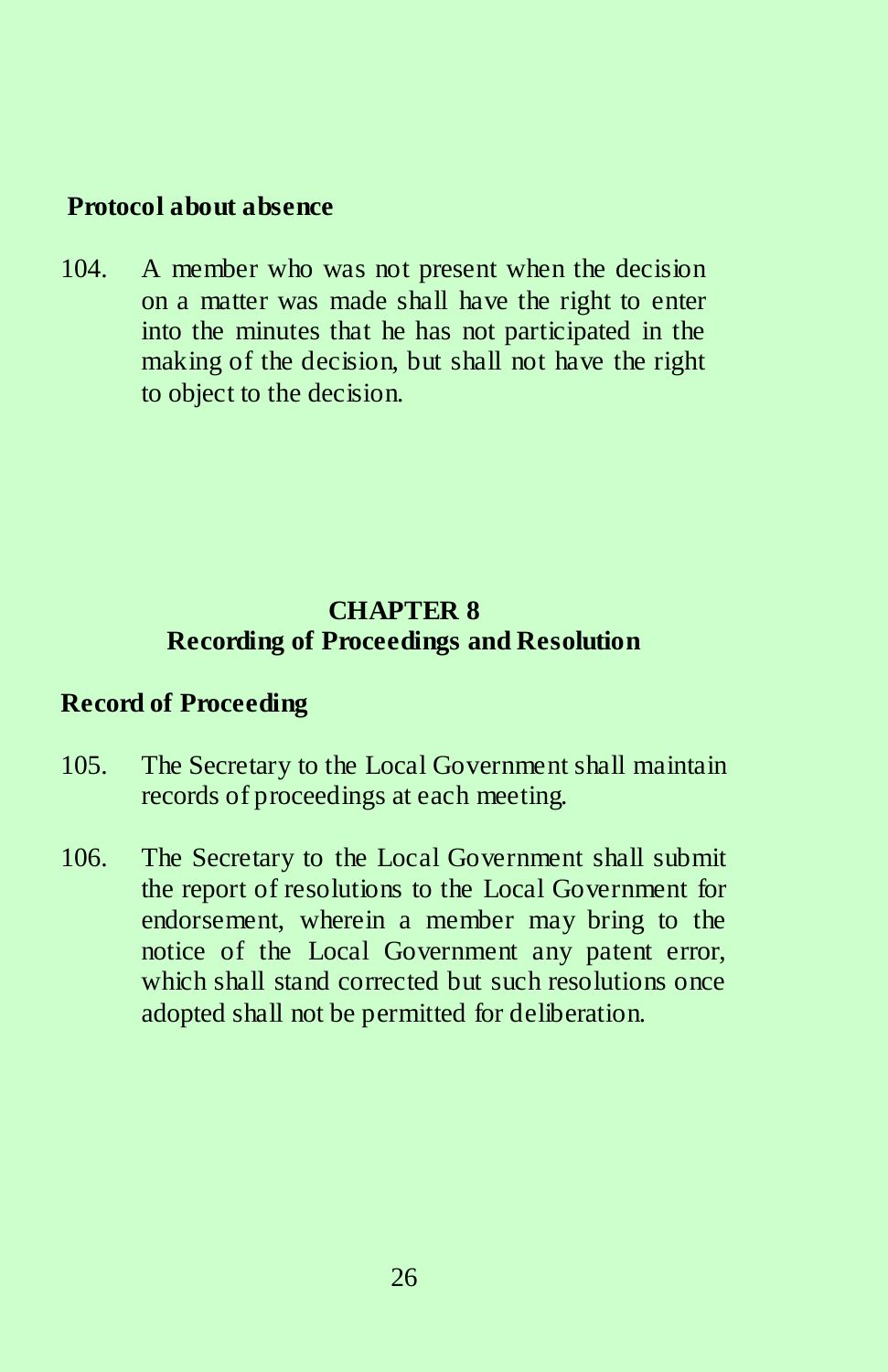### **Distribution of the Copies of the Minutes**

107. The Secretary to the Local Government shall dispatch the minutes, within one week, to all members as well as to other officials, ministries and departments concerned for necessary action. The officials, ministries and departments concerned shall report back on the action taken within one month from the receipt of the minutes.

### **Record of Votes**

108. The Chairperson shall cause the votes of each member to be recorded and open to disclosure, except for votes cast through secret ballot.

# **CHAPTER 9 Transparency and Accountability**

109. As elected representatives, Local Governments shall not only be transparent and accountable to the people in their respective constituencies, but shall also promote, institute and enhance transparency and accountability mechanisms.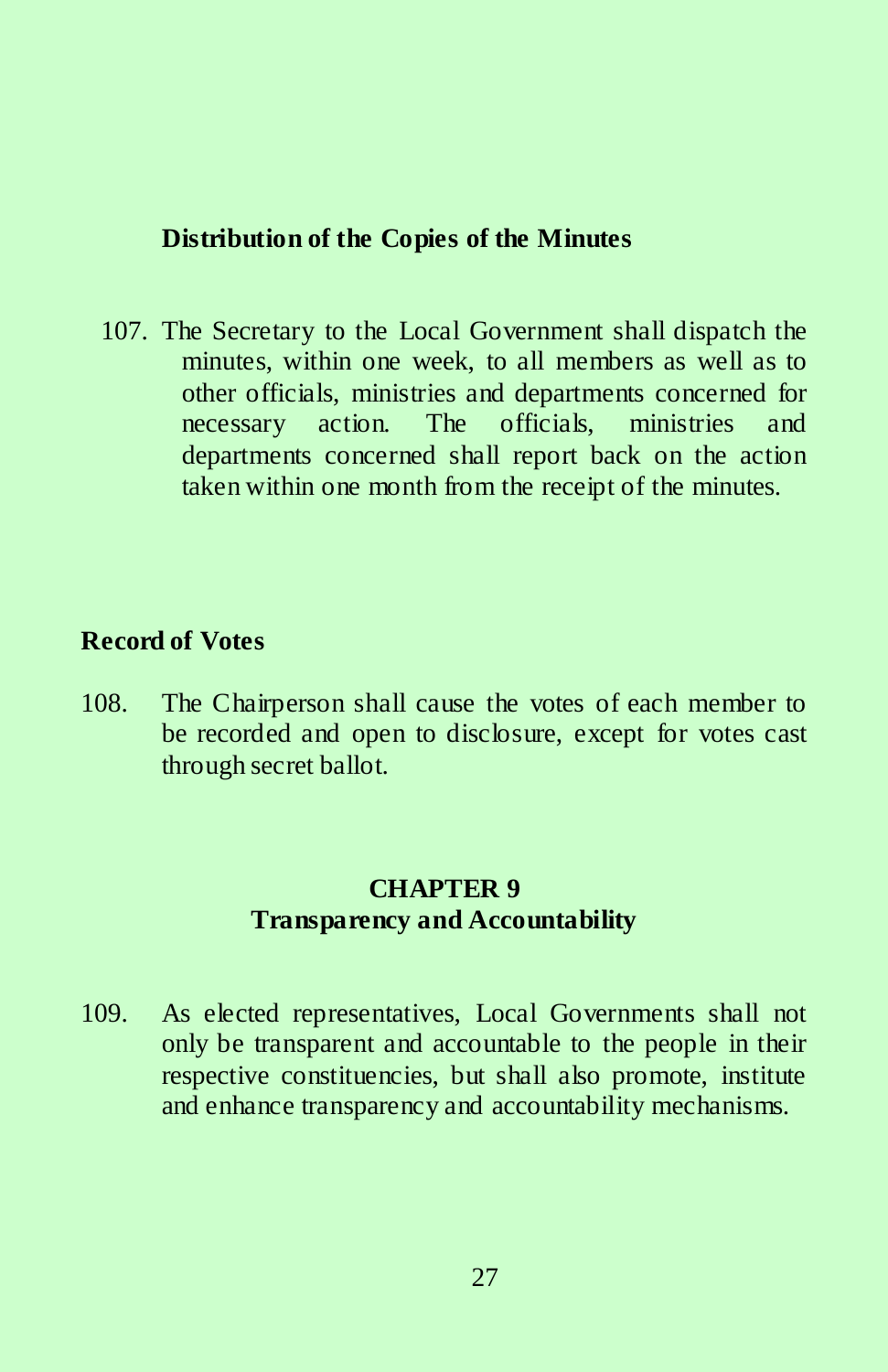110. Local Governments shall publish their respective five year and annual plans, including annual programmes and budgets which shall be made available to the public.

### **Public Participation**

- 111. All sessions of Local Governments shall be open to members of their respective constituencies as observers, except for closed door sessions.
- 112. Observers under section 111 shall enjoy the right to speak during the last session of a calendar year as per the prescribed rules.
- 113. Local Governments shall make every effort to ensure public participation in the development of various plans and programmes.

### **Annual Report**

- 114. Local Governments shall publish an annual report which shall contain, among others, the following:
	- a) a statement of all funds received, including revenue, income and subsidy and expenditure incurred thereof;
	- b) list of tenders for works, goods and services awarded along with corresponding budget, recipients and contract value;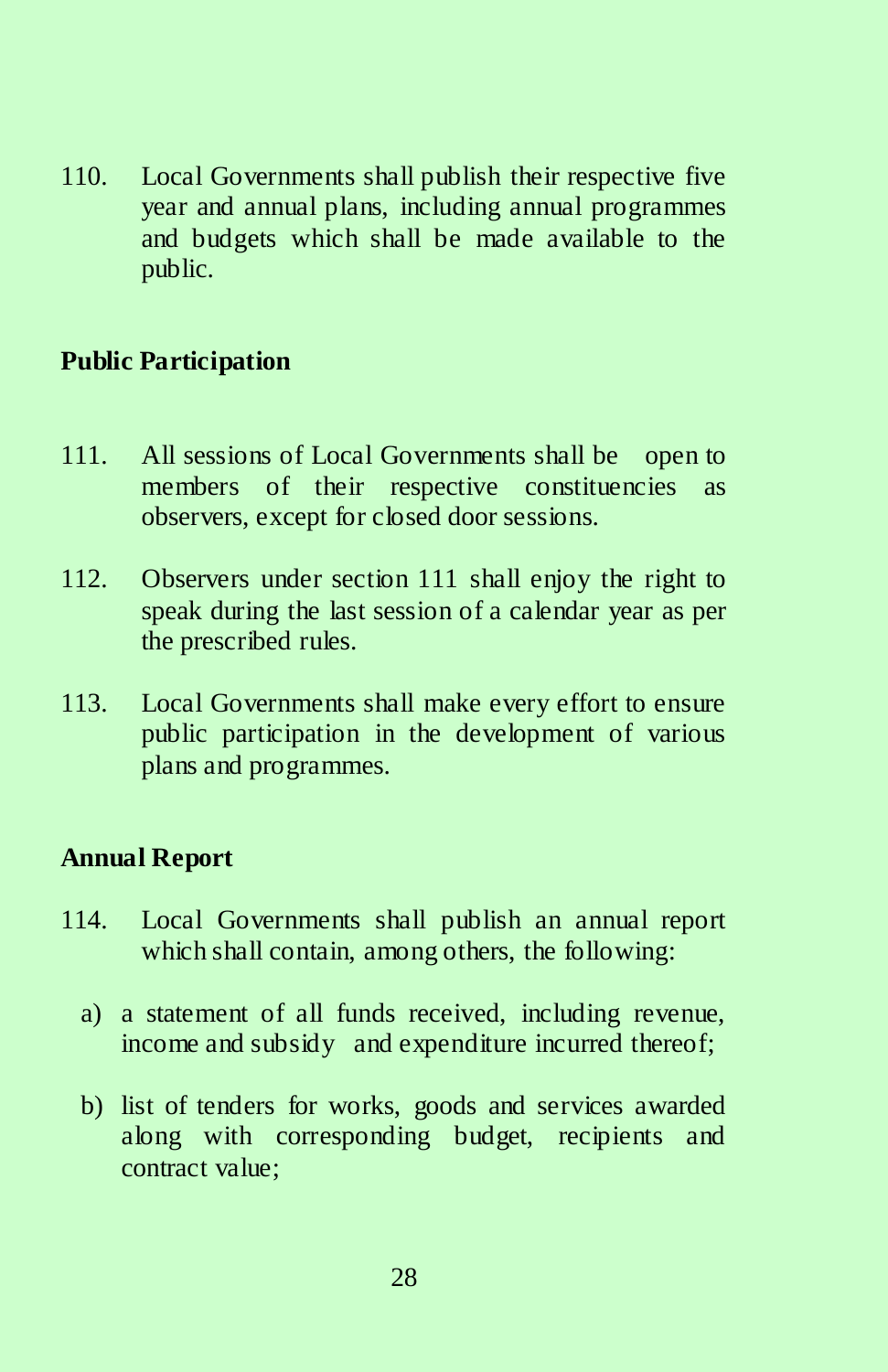- c) latest annual audited statements;
- d) list of all commercial investments and returns;
- e) list of inventory of all immovable property; and
- f) list of land and building with duration of lease and rental.

# **Public Notice Board**

115. All local Governments shall have public notice boards which shall be visibly and prominently displayed at the entrance of the office of the Local Government. Agenda for the next meeting, annual budget, annual work plan and call for tenders must be displayed on public notice boards**.** 

# **Appraisal of the People**

- 116. All members shall make every effort to ensure that people of their respective constituencies are informed of the various plans, policies and programmes of the Local Government.
- 117. Any time after the adoption of resolution**s** and within 2 weeks of the distribution of the copies of such resolutions under section 107 of this Act, all members shall apprise the people of their constituencies of the resolutions adopted in the meetings of their respective Local Government.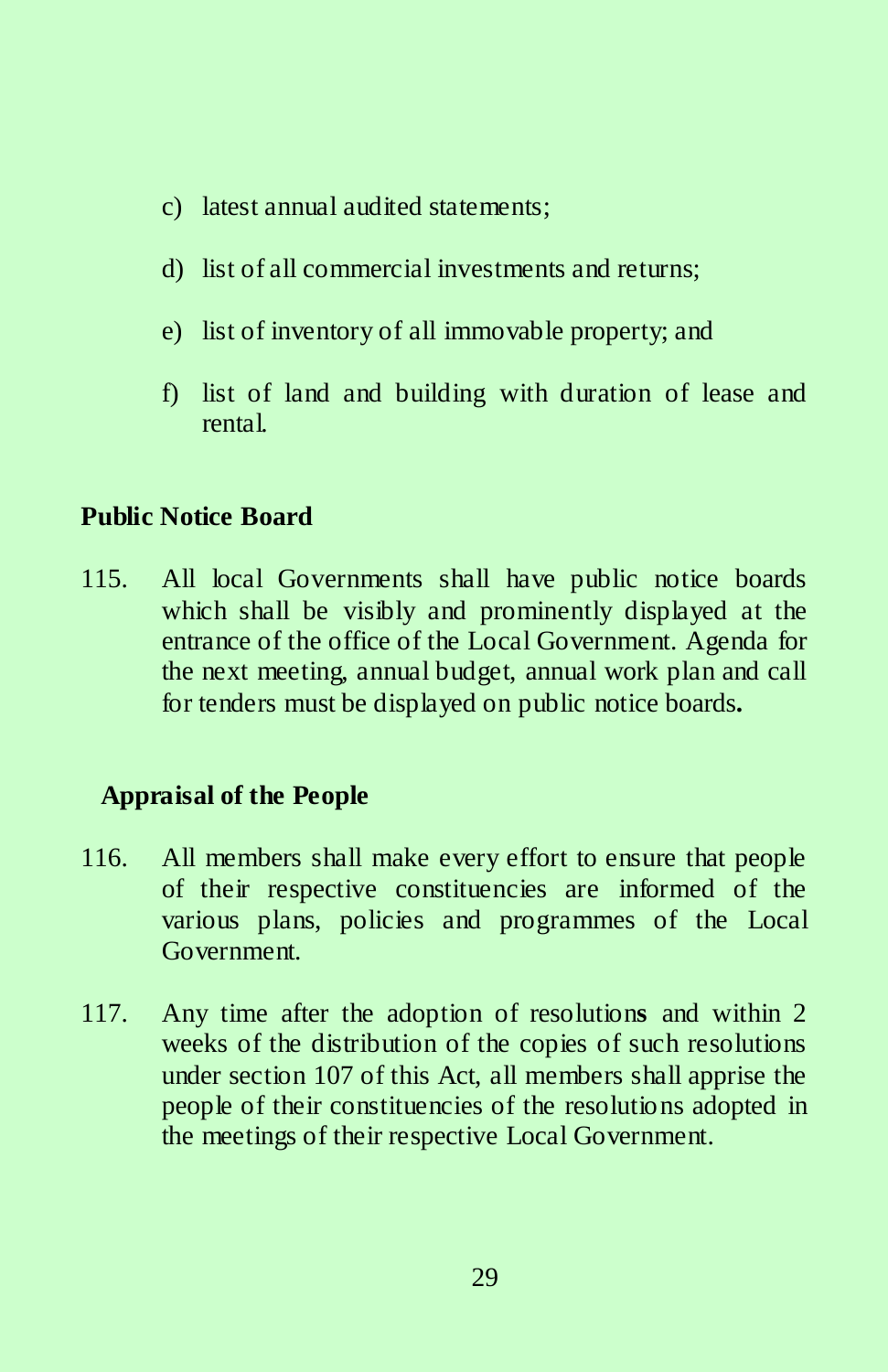# **CHAPTER 10 Privileges, Immunities and Salaries**

### **Privileges**

- 118. On any inquiry concerning the privileges, immunities and powers of the Local Government any copy of the journals of the Local Government shall be admitted as evidence.
- 119. Subject to the provisions of the Constitution, all members by virtue of their office have the right to speak freely in the proceedings of the Local Government or any Committee thereof.

### **Immunities**

120. Members of a Local Government shall be immune from any inquiry, arrest, detention or prosecution on account of any opinion expressed in the course of the discharge of their functions. This includes votes cast in Local Government meetings and no person shall be liable in respect of any report, paper or proceedings made or published under the authority of the Local Government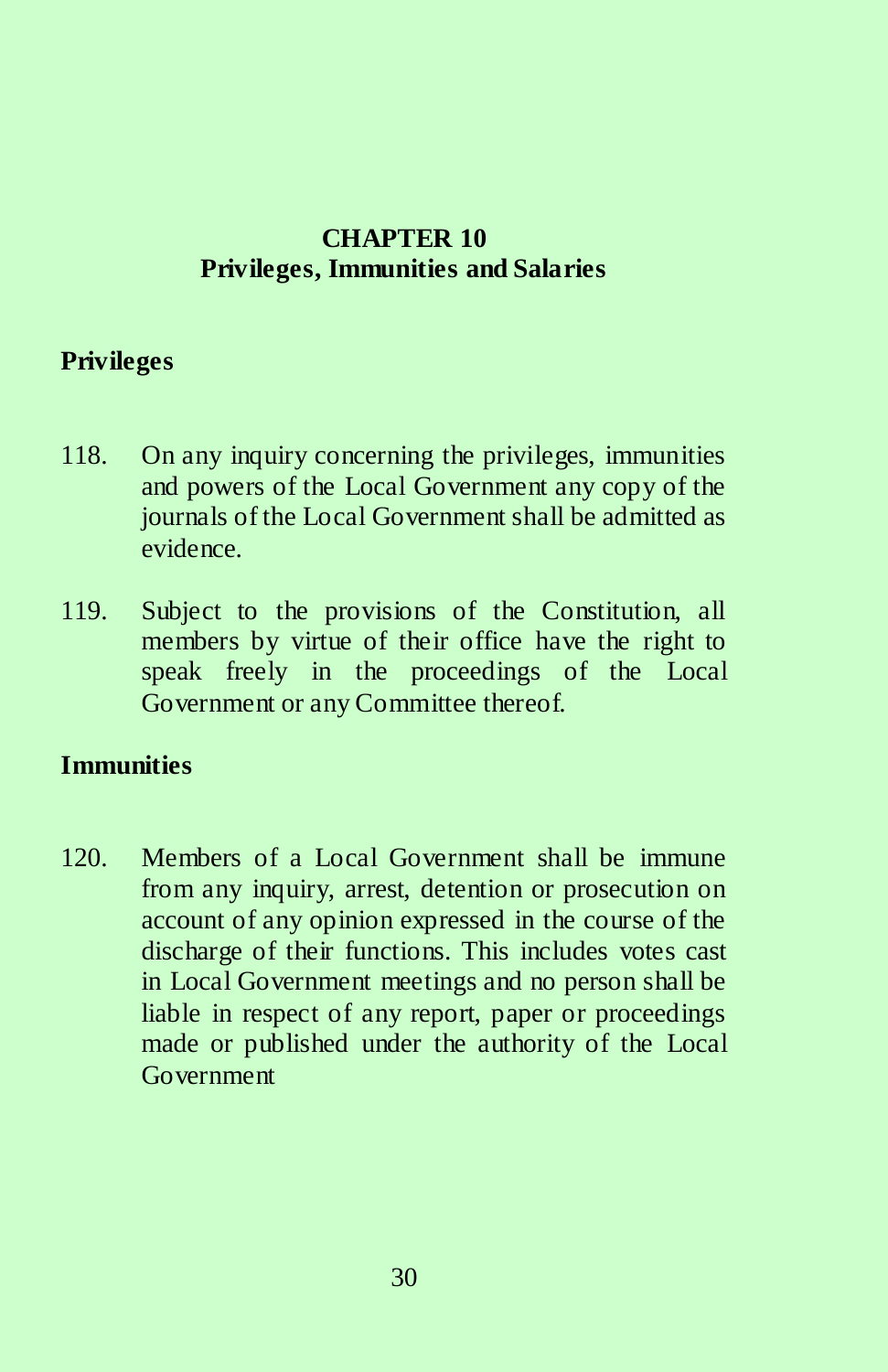- 121. In addition to section 120 of this Act, a member shall not be prosecuted or arrested for an offence when the Local Government is in session, without first informing the Chairperson.
- 122. The immunities under section 120 shall not cover corrupt acts committed by the members in connection with the discharge of their duties, including the acceptance of money or gifts with the intention to speak or to vote in a particular manner.
- 123. Members or officers of the Local Government shall not be compelled to give evidence or produce documents in a Court of Law, relating to the proceedings of the Local Government without the prior permission of the Chairperson.
- 124. No judicial summons or writs shall be served or arrest made within the precincts of the Local Government when the Local Government is in session.
- 125. The Local Government has the right to receive immediate information of the arrest, detention, bail, conviction, imprisonment or release of a member from the authority concerned.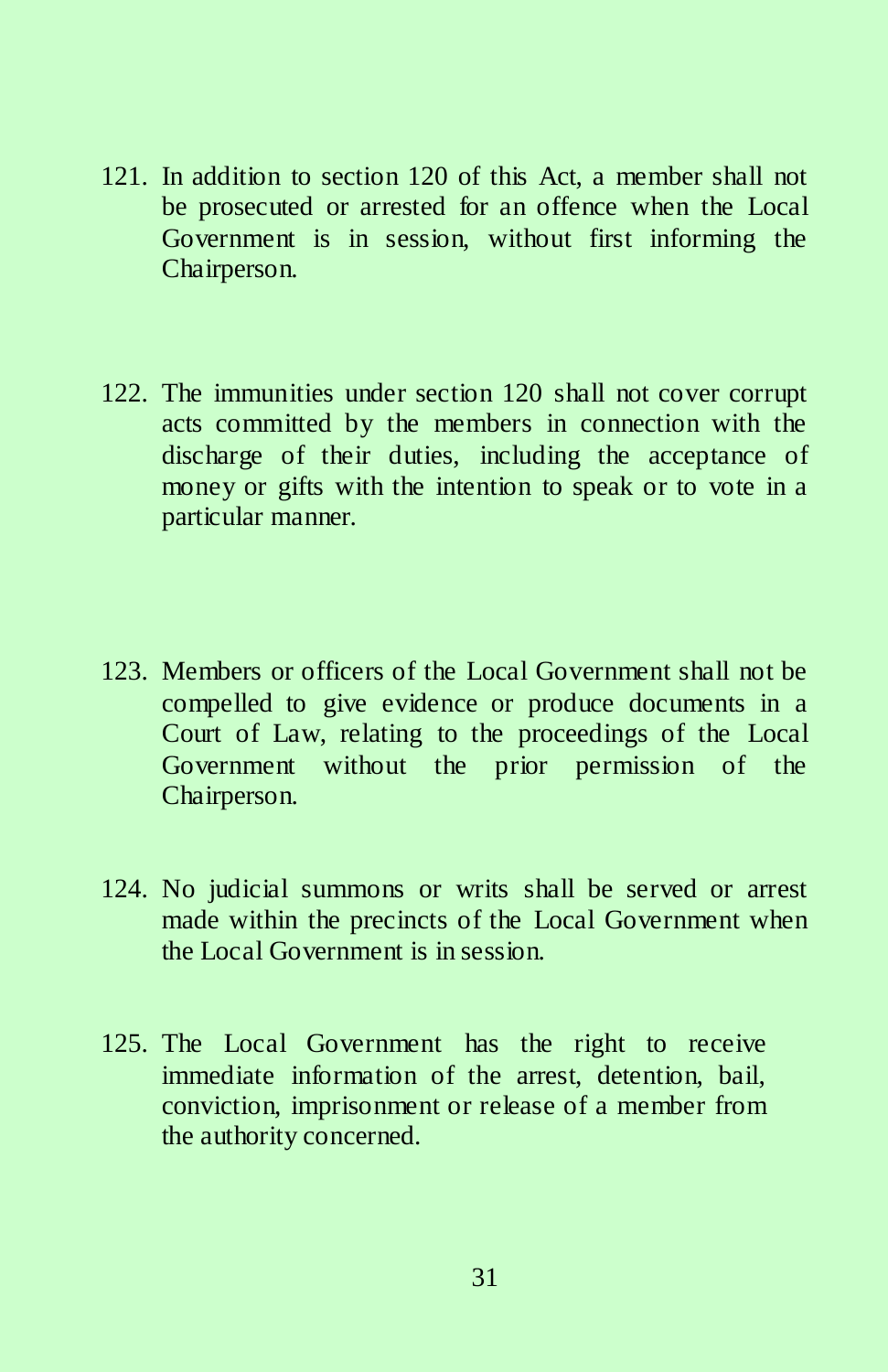#### **Breach of Privileges**

- 126. When any individual or authority disregards any of the privileges, either of the members or of the Local Government, an offence of breach of privilege is committed.
- 127. Breach of privileges and contempt may include:
	- (a) Reflections on the character of the Chairperson in the discharge of his duty;
	- (b) Publication of false or distorted report of the proceedings of the Local Government;
	- (c) Publication of the proceedings of the close door sittings, without the permission of the Chairperson;
	- (d) Intimidation of members to influence them in their conduct;
	- (e) Offering bribes to members to influence them in their conduct;
	- (f) Obstructing or hindering members of the Local Government in the execution of their official duties;
	- (g) Deliberately giving false or misleading information to the Local Government by a member or any person;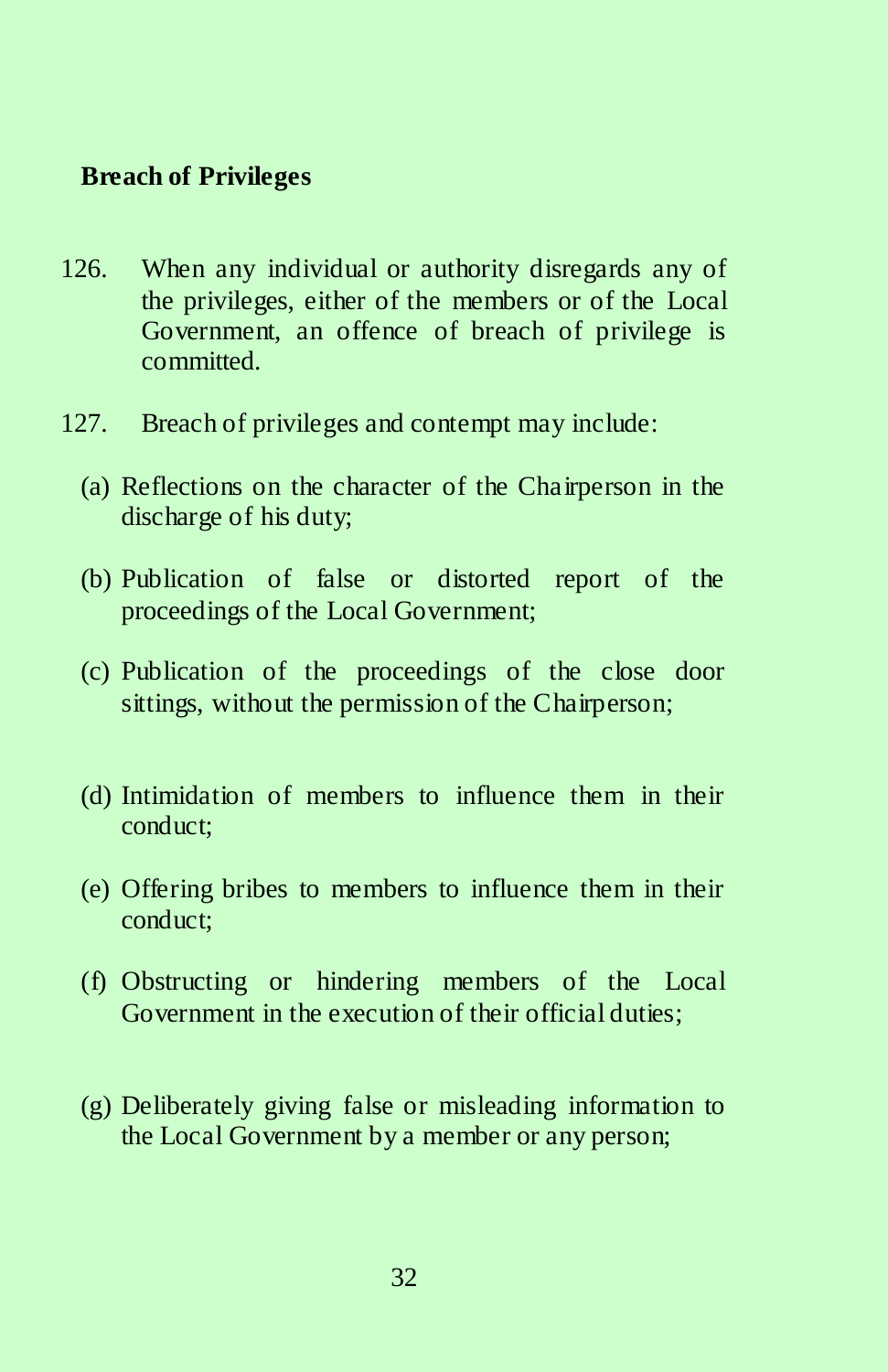- (h) Disobedience to orders of the Chairperson;
- (i) Misconduct in the Local Government;
- (j) Presenting false or forged or fabricated documents to the Local Government; or
- (k) Tampering with documents presented to the Local Government.

# **Punishment for Contempt and Breach of Privilege**

128. Except for criminal offences which shall be dealt with in accordance with the Penal Code of Bhutan, any other cases of contempt or breach of privilege by a member may be reprimanded or suspended by the Chairperson.

# **Remuneration**

129. A member is entitled to receive such remuneration as may be determined by Parliament on the recommendation of the pay commission, during the whole term of his office and / or such daily allowances for each day during the sittings of the Local Government or while attending any other business connected with his duties as a member. The provision regarding daily allowances in this respect shall not apply when meetings of the Local Government are adjourned due to disorder, caused by

its members affecting the conduct of business of the Local Government.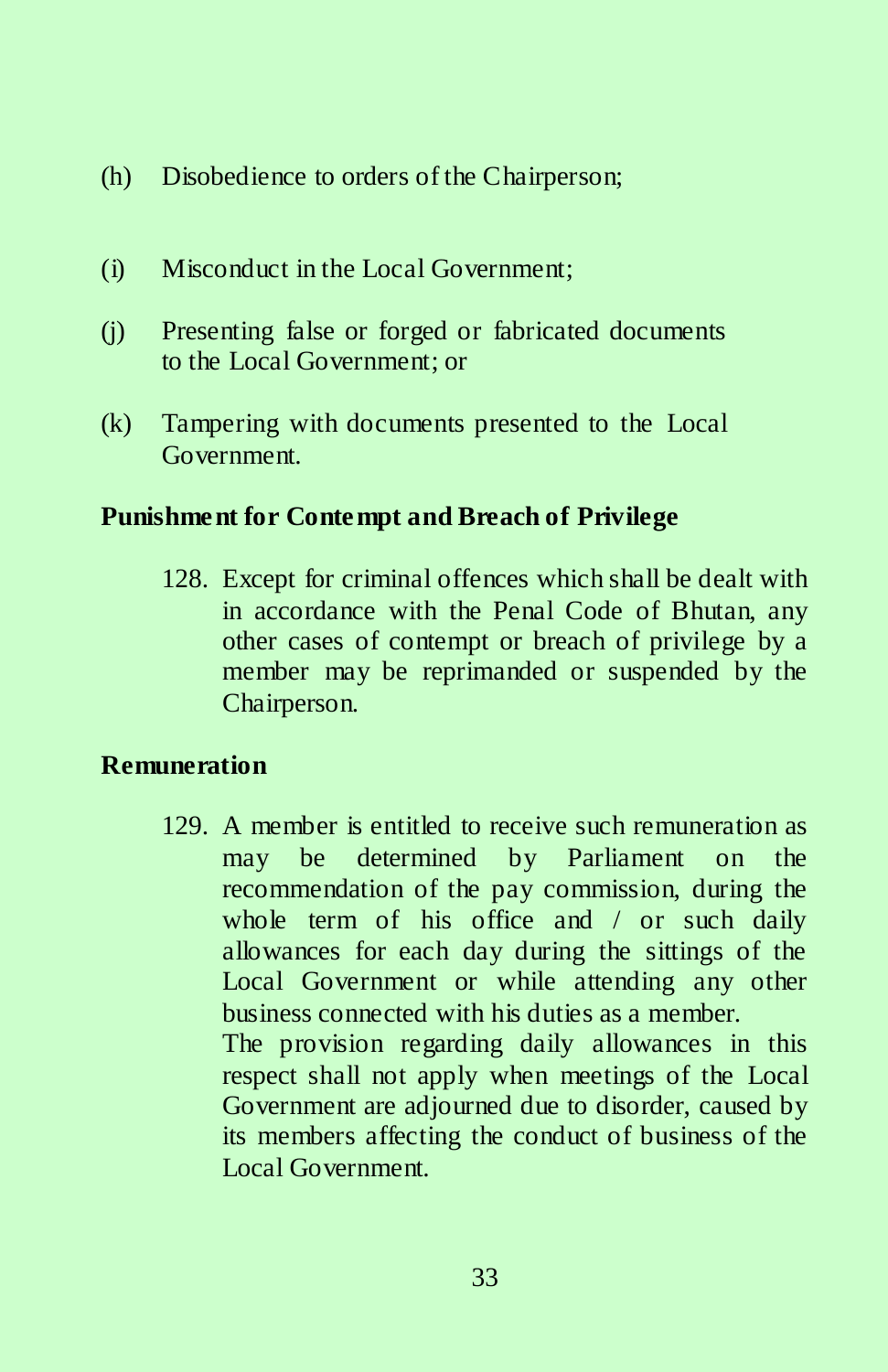- 130. A deduction of the daily allowances of a member of Local Government shall be made for every day on which the member does not attend a sitting of Local Government for any reason, including suspension under this Act, except under section 129.
- 131. Notwithstanding provisions of section 129, each day shall be reckoned as a day of attendance of the member, during a session on which:
	- (a) There has been no sitting of the Local Government in consequence of its having adjourned over that day; or
	- (b) The member is unable to attend by reason of being ill and leave of the Local Government has been obtained after having signed attendance in Roll of Members.
- 132. For the purposes of section 129 of this Act, a person shall be deemed to have become a member of the Local Government from the day on which the person is summoned to the Local Government after the election and if a member is elected or appointed after the commencement of a session, no day of a session previous to the election or appointment shall be reckoned as a day of attendance.
- 133. A member elected to local government may on his own volition decline to receive remuneration, or any other allowances.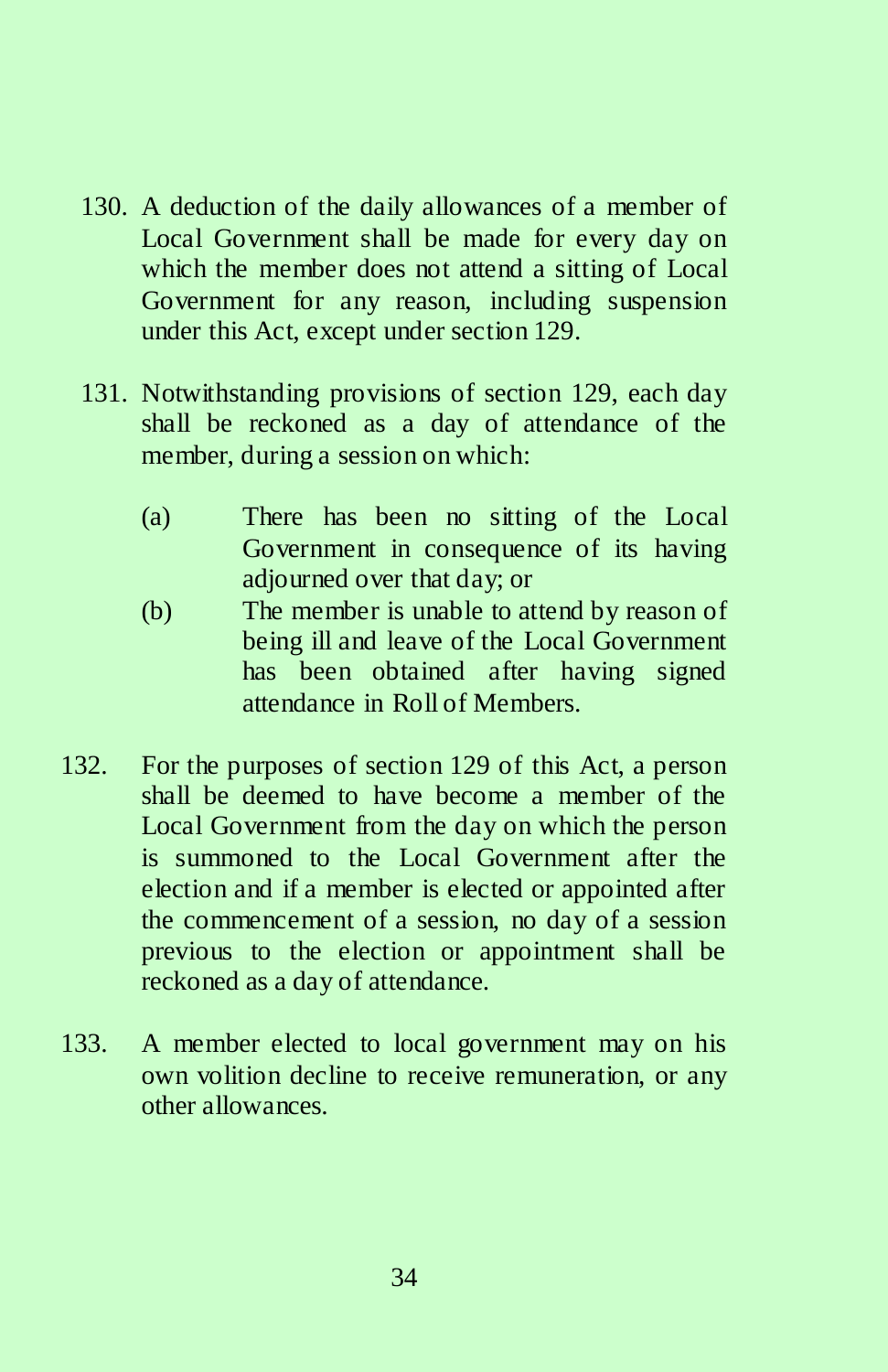# **CHAPTER 11 Code of Conduct**

- 134. A member shall be guided by the highest standards of moral principles; be patriotic and owe allegiance and loyalty to the Tsa Wa Sum.
- 135. A member shall not indulge in any activity that adversely affects the business of Local Government, and shall be responsible to the Local Government for his actions.
- 136. A member shall not be influenced in any manner whatsoever by any individual or body of individuals in the discharge of his duties.
- 137. A member shall cast his vote solely based on the national and public interest and not on any other factors.
- 138. A member with any personal and pecuniary interest shall disqualify himself from voting on matters where conflict of interest may occur and circumstances seem to affect his impartiality.

# **Incompatibility**

- 139. A member of the Local Government shall not:
	- (a) Purchase or lease any property of the Local Government in which he is a member even if the sale or lease thereof has been offered in public auction;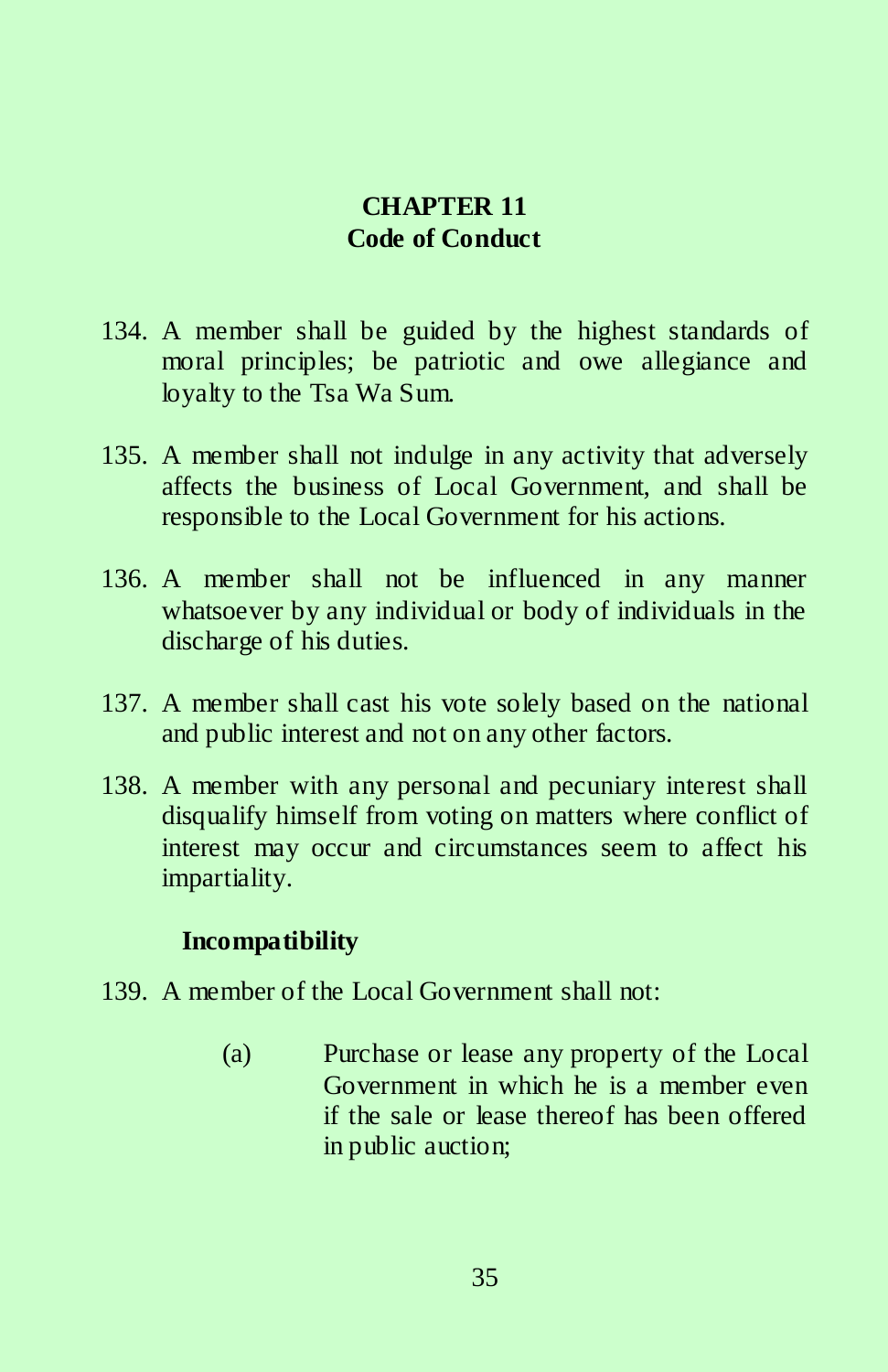- (b) Belong simultaneously to different committees, commissions or boards, except as otherwise provided by law;
- (c) Be assigned any responsibility that may be reasonably construed to have conflict of interest;
- (d) Hold office of profit or undertake private employment or perform any function, which is liable to impair public confidence;
- (e) Misuse official status, power or public property; and
- (f) Indulge in illegal or improper means;

### **Other Obligations**

- 140. A member shall not maintain or operate bank account**s** in any country outside Bhutan.
- 141. No member shall, during a delegation to foreign countries, give press statements regarding the visit. Such briefings to the press shall be done by the leader of the delegation or by the spokesperson appointed for the purpose.
- 142. A member shall respect and subscribe to the non partisan nature of Public Service.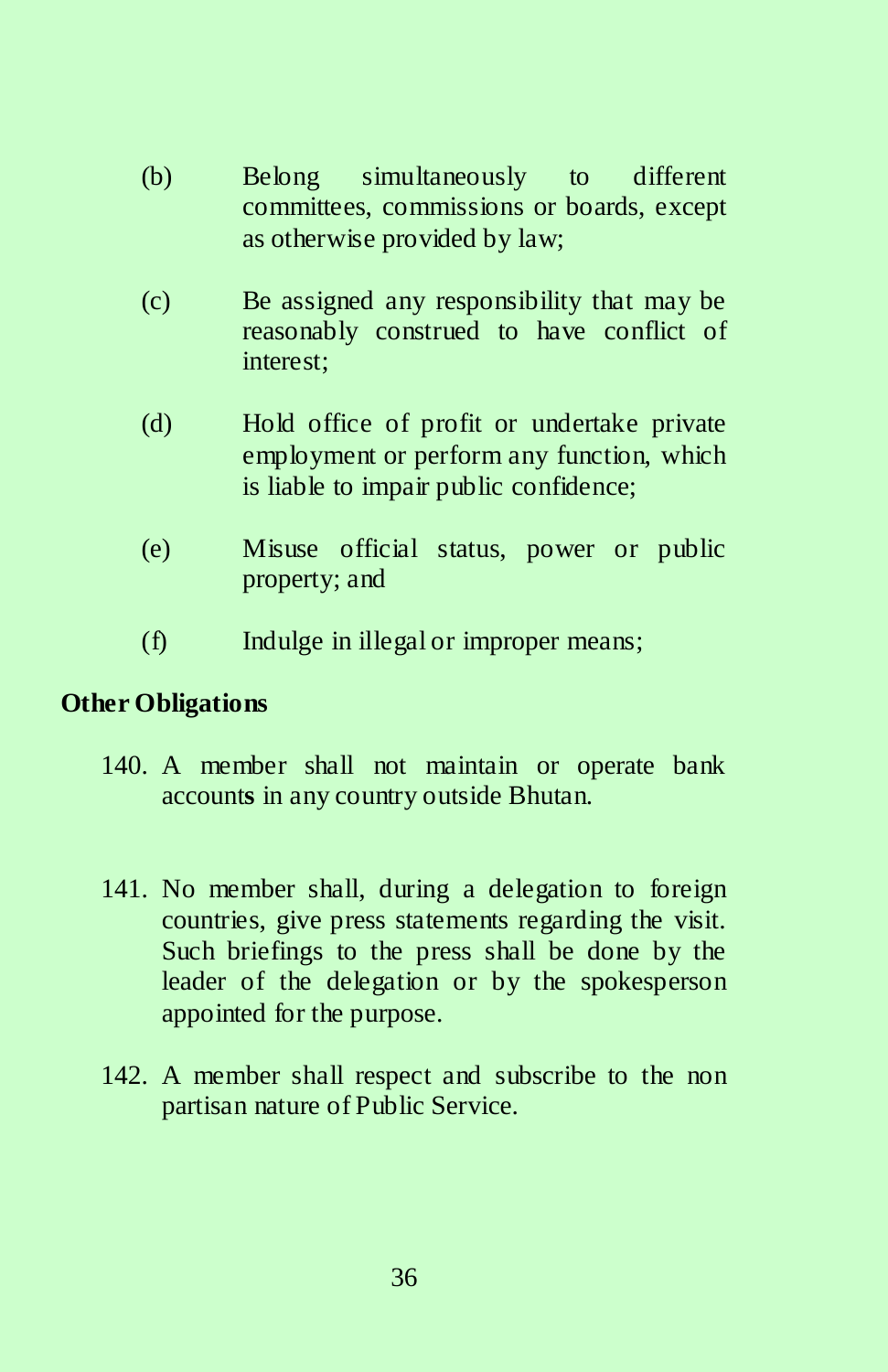#### **CHAPTER 12 Standing Committees**

### **Committees**

- 143. Standing Committees shall be established by the Local Government for purpose of specific functions.
- 144. Members of a Standing Committee shall be appointed under the authority of the Chairperson of the Local Government upon having been nominated and selected by members of the Local Government.
- 145. A member of the Committee shall be directly appointed as the Chairperson of the Committee by the Local Government Chairperson.
- 146. The Committee, under the Committee Chairperson, shall work under the direction of the Local Government Chairperson.
- 147. A member of a Committee who has personal or pecuniary interest in any matter that is to be considered by the Committee shall inform the Local Government Chairperson through the Chairperson of the Committee.
- 148. Members of the Committee shall not divulge any verbal or printed information given to them as confidential, without prior approval of the Chairperson. Where such approval has been obtained, any restrictions imposed with regard to the manner and extent to which such information may be divulged, shall be strictly observed.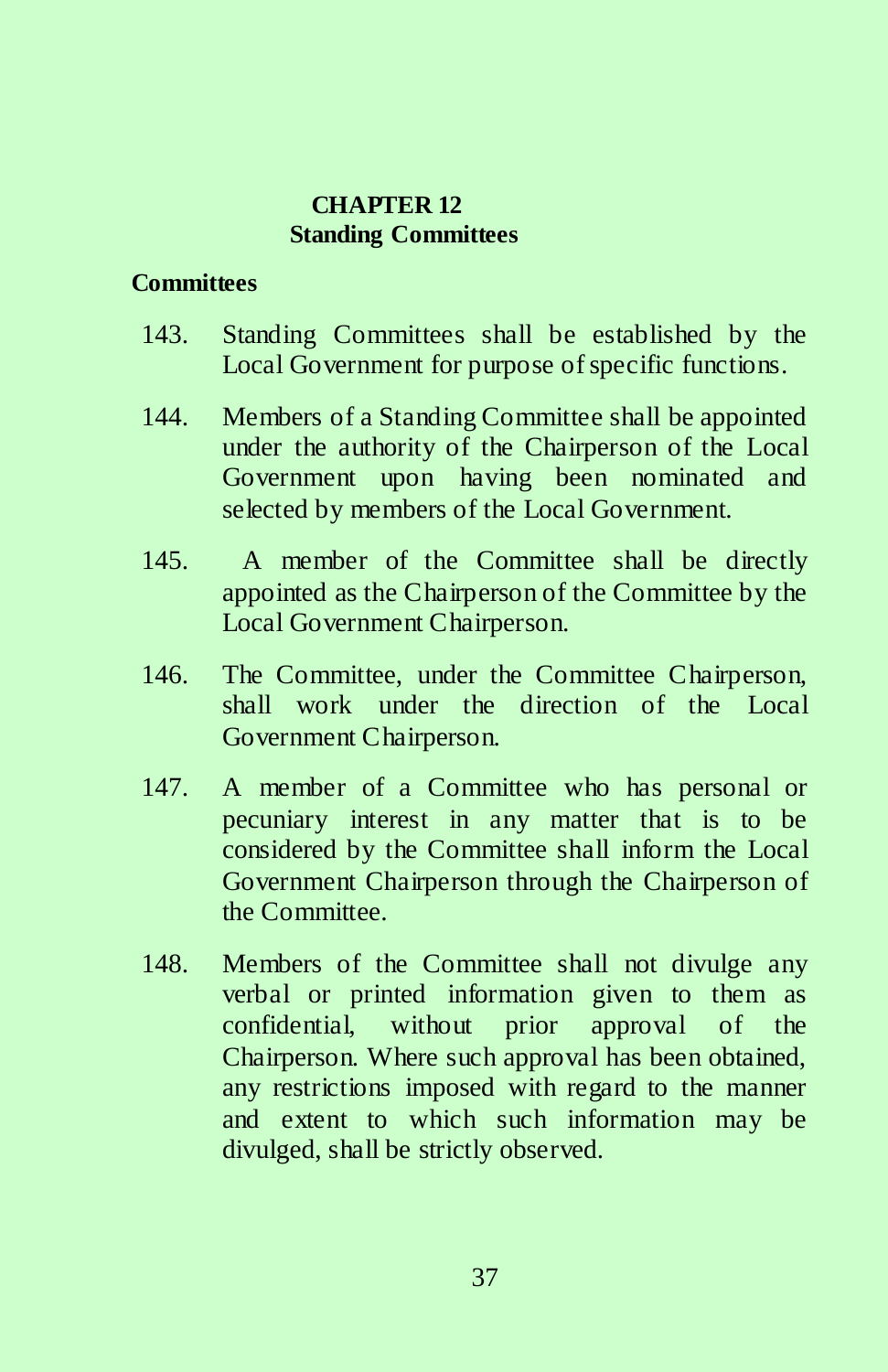149. A member of a Committee or anyone having access to its proceedings shall not communicate directly to the press any information regarding its proceedings, including its report unless authorized by the Local Government Chairperson.

#### **Ad hoc Committee**

- 150. If any matter cannot be resolved for want of adequate knowledge, a Committee may be constituted for this purpose.
- 151. A Committee constituted under section 143 and 150 of this Act shall, as soon as may be prescribed or possible, place before the Local Government its opinions and recommendations on the matters referred to it and such opinion and recommendations shall aid the Local Government in its deliberations.

### **CHAPTER 13 Secretariat**

152. The Local Government shall be supported by an office headed by a Secretary to the Local Government. The Chairperson and Committees shall receive administrative and secretarial support from the Secretariat.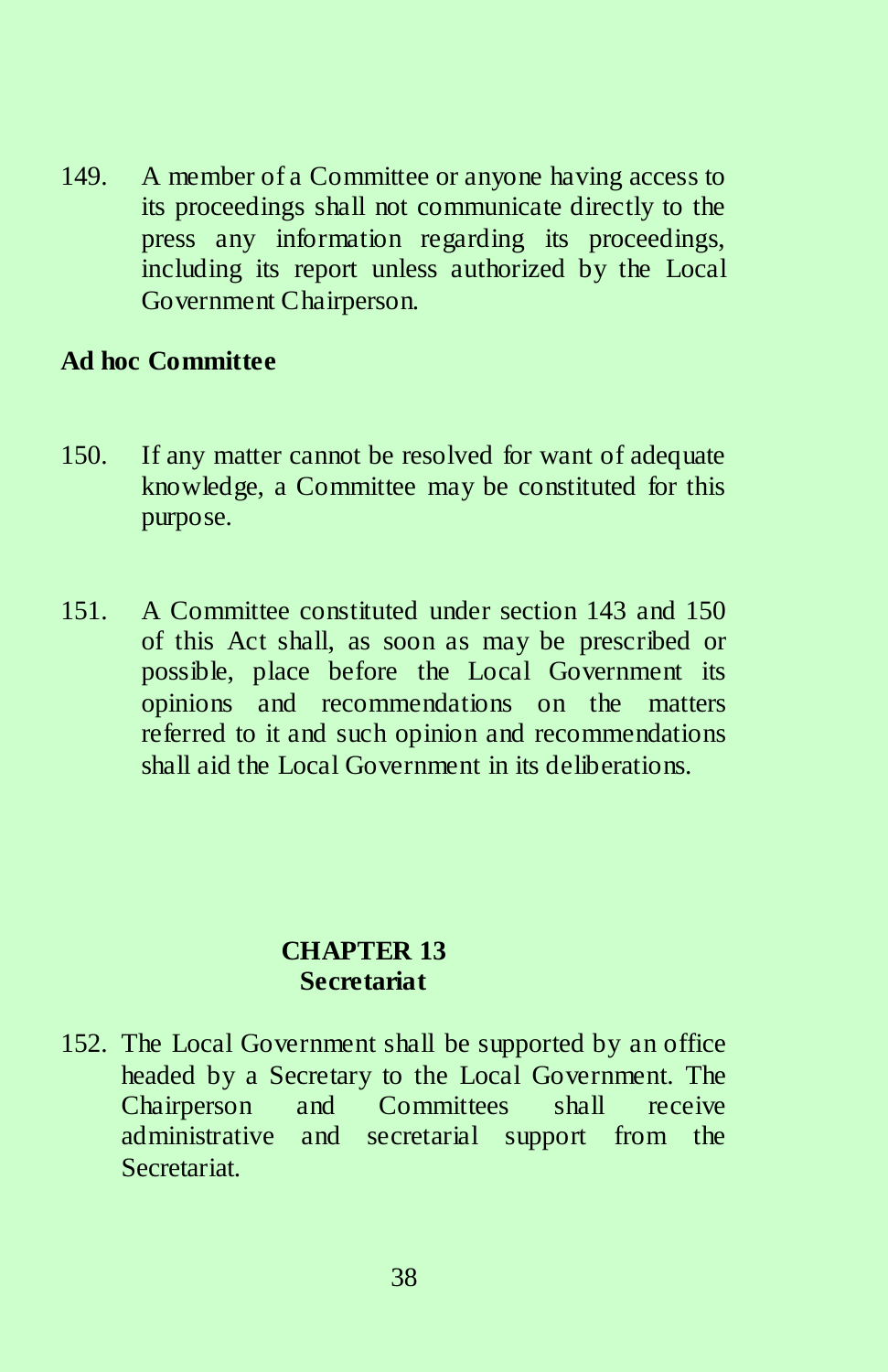## **Safekeeping of Records**

- 153. The Secretary shall be responsible for writing and circulation of minutes and safe keeping of all records.
- 154. The Secretary shall maintain a register called the Register of Declaration of Assets and Liabilities of Members based on information supplied by members pursuant to section 66 of this Act.

#### **Other Functions**

- 155. The Secretariat shall keep proper record of the proposals and their date of receipt.
- 156. The Secretary to the Local Government shall compile and submit the agenda to the Local Government Chairperson for approval and circulation to all members and agencies concerned.
- 157. The Secretariat shall perform such other functions as may be determined by this Act or any other rules made under this Act.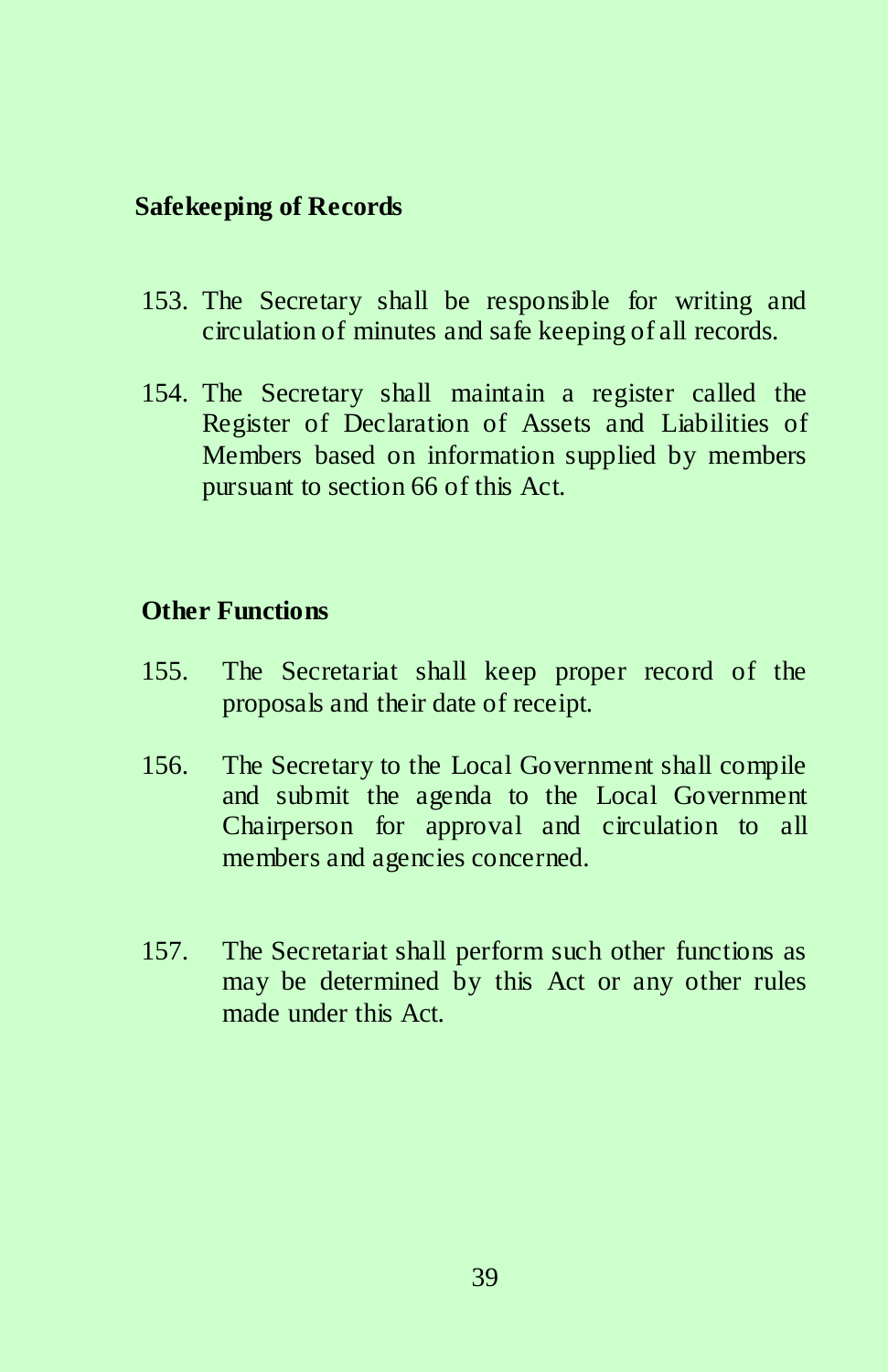### **CHAPTER 14 Local Government Administration**

#### **Local Government Administration**

158. There shall be Local Government Administrations which shall comprise of the Dzongkhag Administration, the Gewog Administration and the Gyelyong Thromde Administration headed by a **c**hief **e**xecutive.

#### **Dzongkhag Administration**

- 159. Dzongkhag Administration, under the Dzongdag as the chief executive, shall be the executive arm of government in the Dzongkhag.
- 160. It shall be responsible for general administration of the Dzongkhag.
- 161. It shall be responsible for the implementation of social and economic development policies, plans and programs of the Dzongkhag as decided by the Dzongkhag Tshogdu.
	- 162. It shall carry out the decisions of the Dzongkhag Tshogdu as may be conveyed through ordinances and resolutions as recorded in the approved minutes.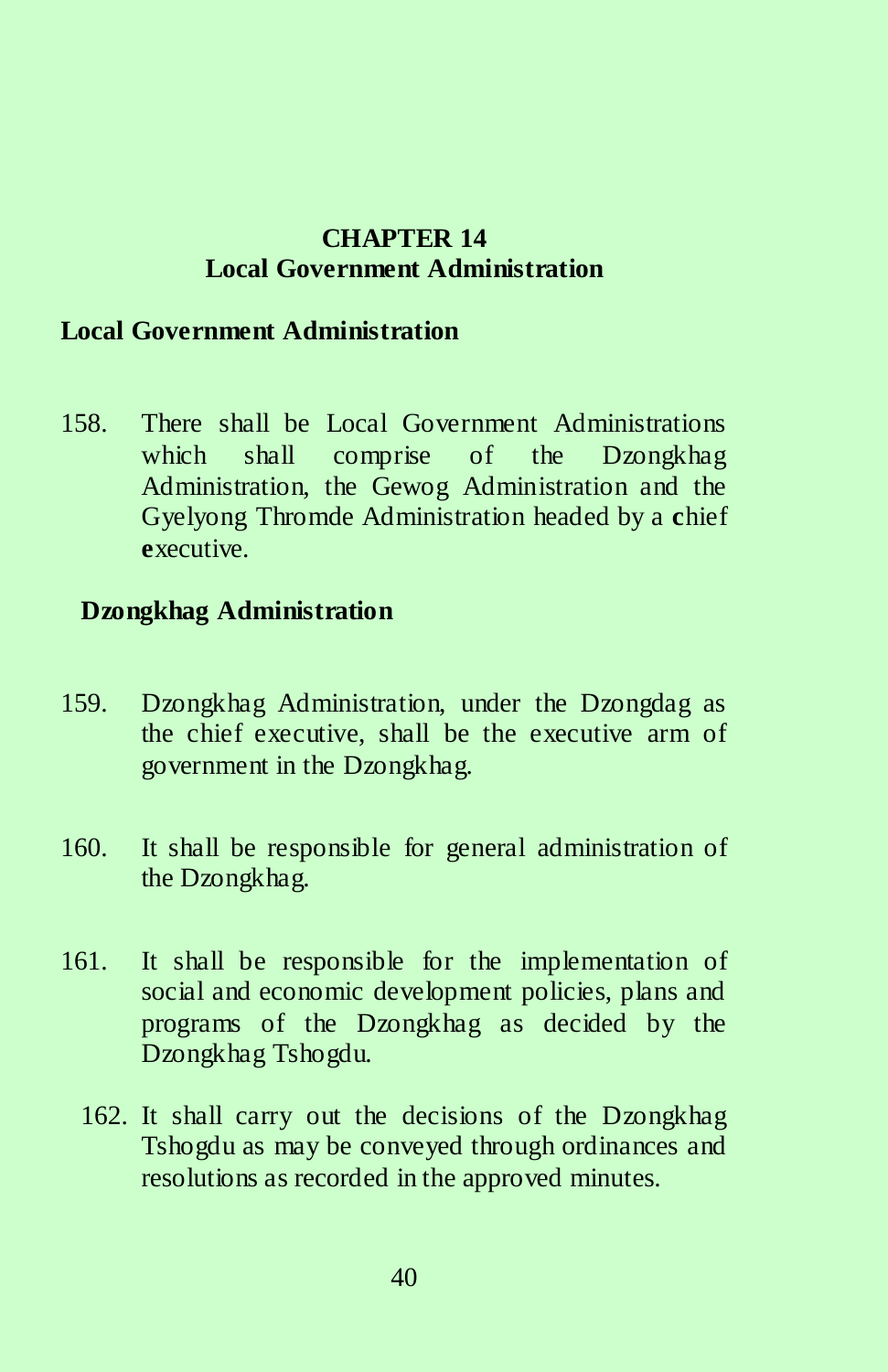- 163. It shall be responsible for maintaining law and order in the Dzongkhag.
- 164. It shall execute national policies, plans and programs as directed by the Royal Government.
- 165. The Dzongkhag Administration shall carry such other functions as may be prescribed by this Act, any other law or rules and regulations made under this Act.

### **Dungkhag Administration:**

- 166. There may be Dungkhags in the larger Dzongkhags which shall be responsible for general administration and coordination of two or more Gewogs.
- 167. A Dungkhag Administration shall be headed by the Dungpa and shall guide and support the Gewog Administrations.
- 168. It shall carry out and implement the decisions of the Dzongkhag Tshogdu.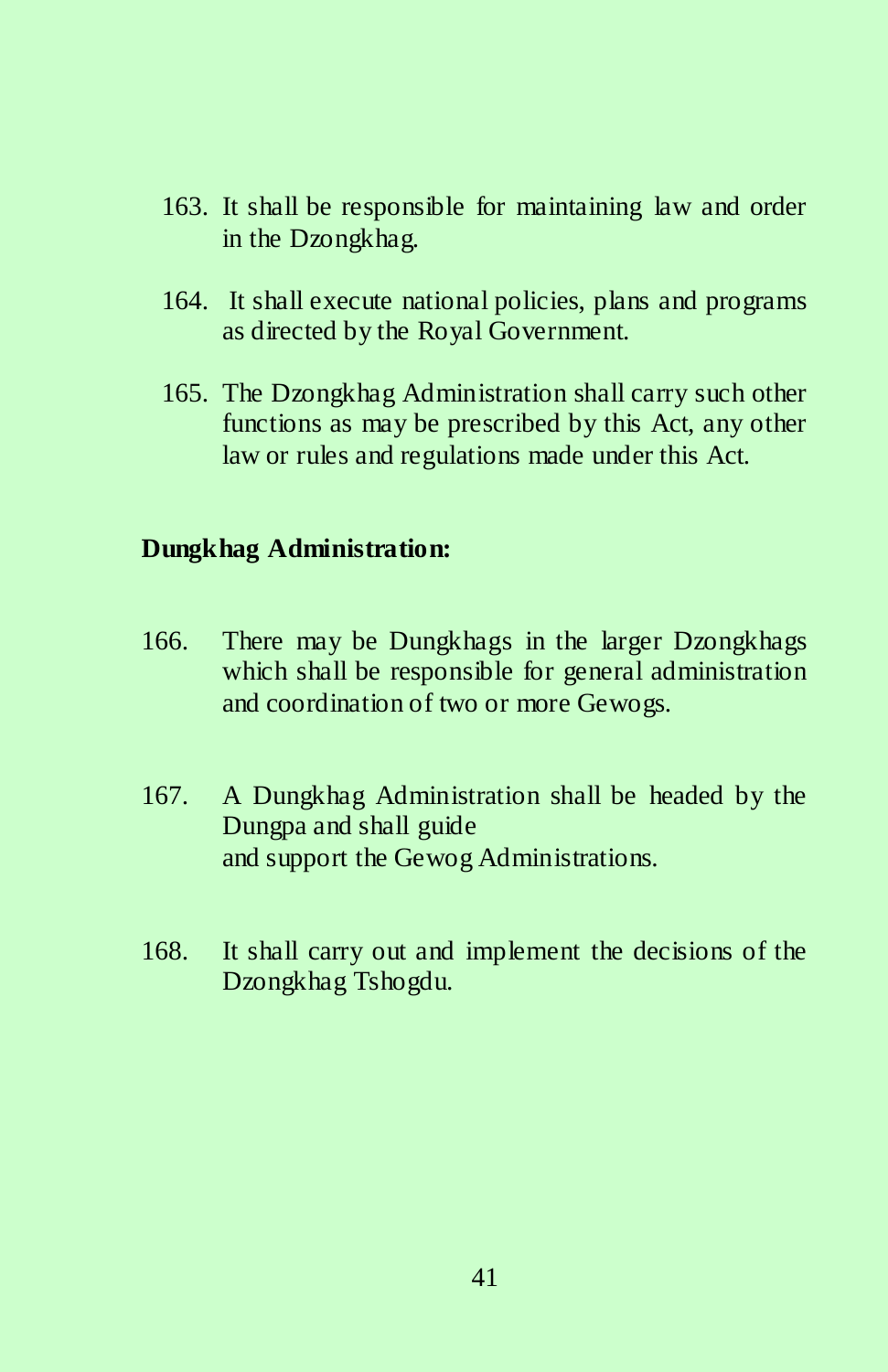# **Dungpa**

- 169. A Dungpa shall be the chief executive of a Dungkhag and shall be the head of the Dungkhag Administration.
- 170. A Dungpa may attend the meetings of the Gewog Tshogdes under a Dungkhag as a non voting Member.
- 171. The Dungpa shall report directly to the Dzongdag.

#### **Gewog Administration**

- 172. Gewog Administration, under the **c**hief **e**xecutive, shall be the executive arm of the Gewog.
- 173. It shall be responsible for implementation of socioeconomic development plans and programs in the Gewog.
- 174. It shall carry out the decisions of the Dzongkhag Tshogdu and Gewog Tshogde.
- 175. It shall be responsible for coordination within the Gewog as well as with the Dzongkhag Administration.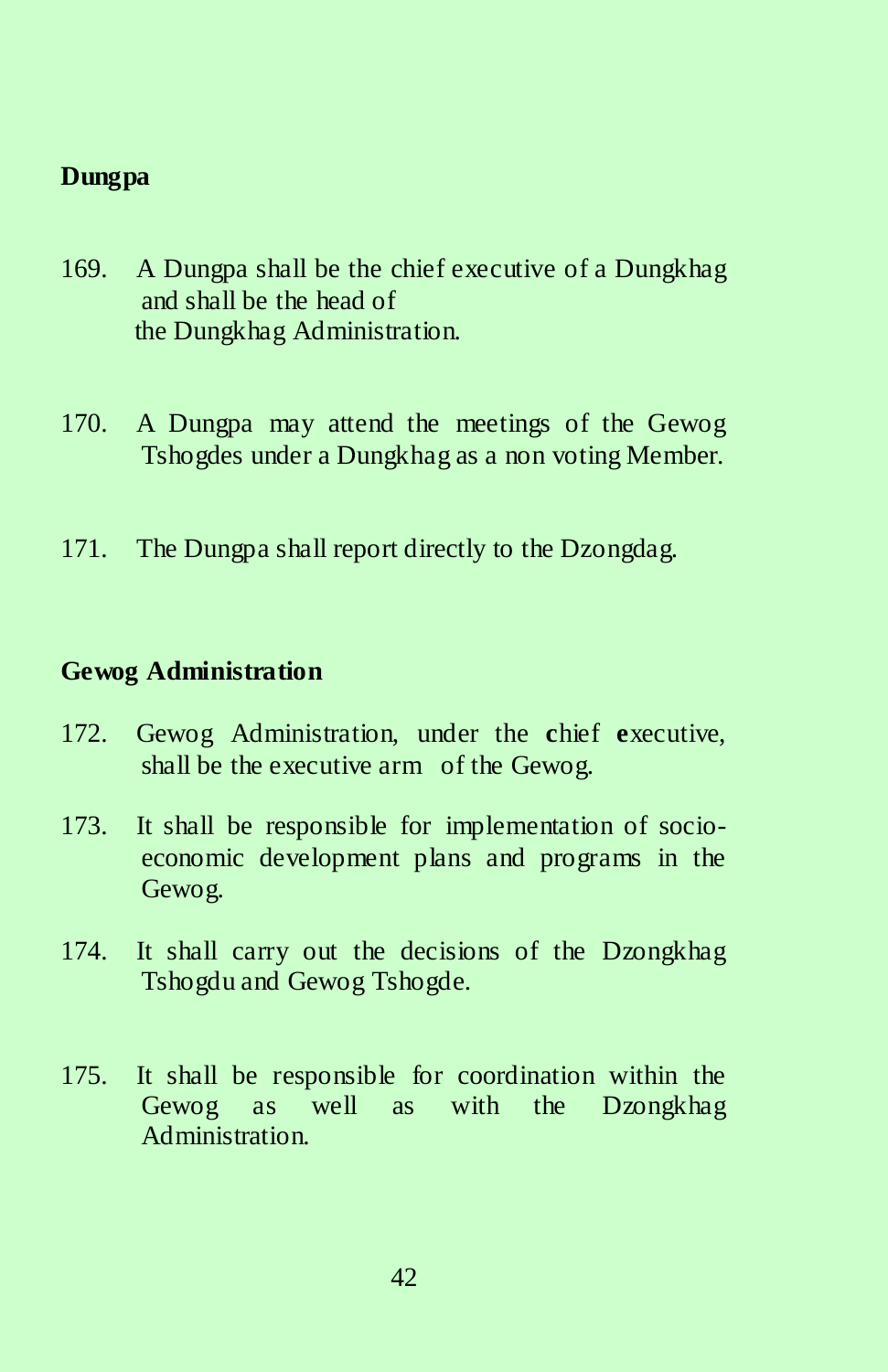- 176. It shall be responsible for maintaining law and order in the Gewog.
- 177. The Gewog Administration shall carry out other functions as may be prescribed by this Act or any other law or as per the directives of the Dzongkhag Administration.

### **Gyelyong Thromde Administration:**

- 178. The Gyelyong Thromde Administration, under the Executive Secretary as the chief executive, shall be the executive arm of the Gyelyong Thromde.
- 179. It shall be responsible for implementation of all social and economic development policies, plans and programs of the Gyelyong Thromde.
- 180. It shall carry out the decisions of the Gyelyong Thromde Tshogdu.
- 181. It shall be responsible for maintaining law and order in the Gyelyong Thromde.
- 182. It shall be responsible for the provision of utility services, including roads, electricity, water supply, drainage, sewerage, garbage collection and disposal.
- 183. The Gyelyong Thromde Administration shall carry out other functions as may be prescribed by this Act or any other law.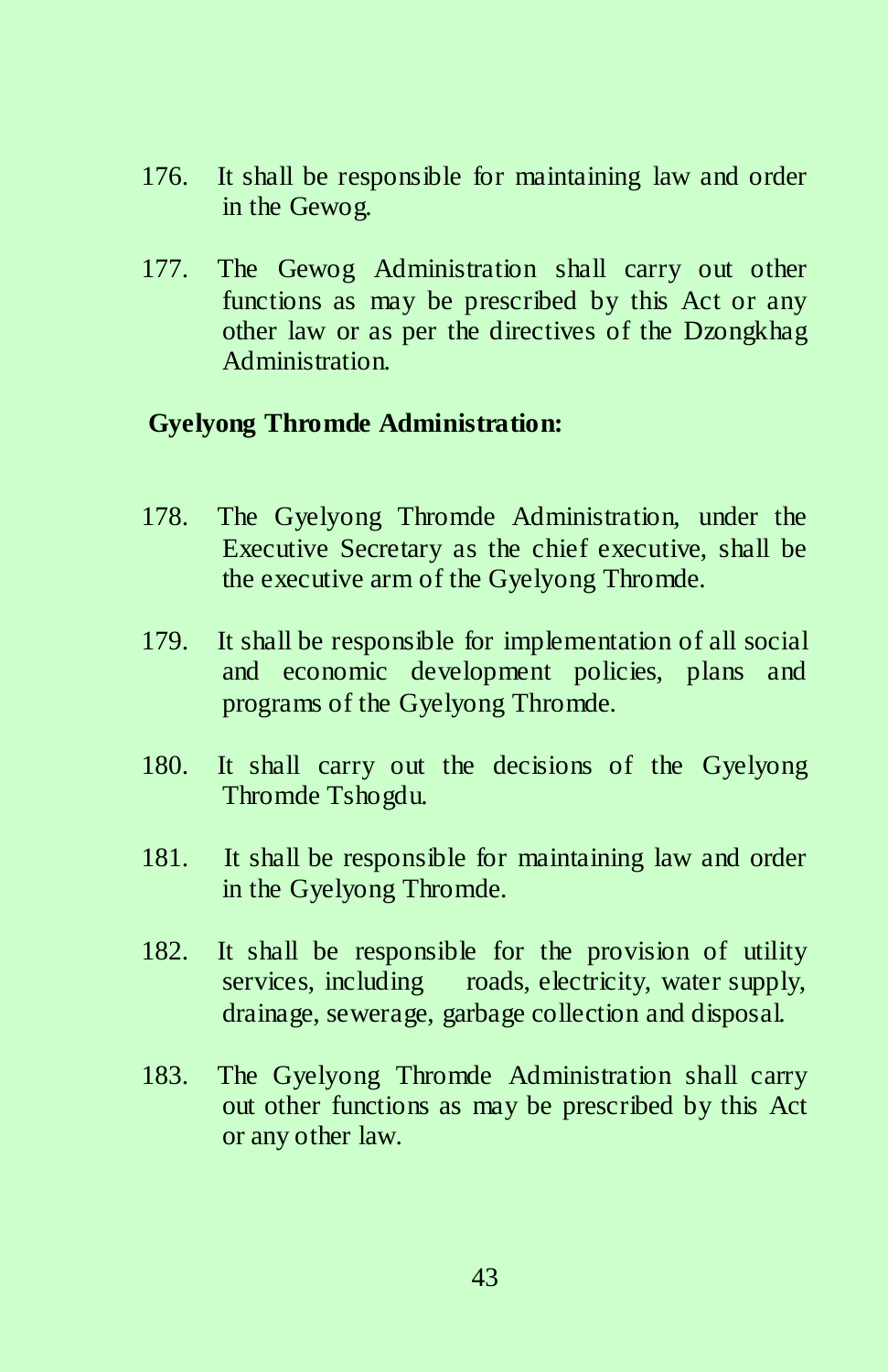## **CHAPTER 15 Chief Executive**

- 184. The Dzongdag, as the Head of the Dzongkhag Administration in the Dzongkhag, shall be the **c**hief **e**xecutive of the Dzongkhag. The Dzongdag shall be a senior civil servant appointed by His Majesty the Druk Gyalpo, as per the provisions of the Constitution. The Dzongdag shall also represent Royal Government agencies in the Dzongkhag.
- 185. The Gewog Administrative Officer shall be the chief executive of the Gewog and the Executive Secretary shall be the chief executive of the Gyelyong Thromde.
- 186. The **c**hief **e**xecutive shall be responsible for the smooth functioning of the administration of the Local Government in discharging its responsibilities.
- 187. The chief executive shall observe whether the Local Government is functioning properly in accordance with this Act or any rules and regulations made thereof.
- 188. The chief executive shall oversee the overall affairs of the jurisdiction under his respective Local Government.
- 189. The chief executive shall implement the decisions of the Local Government in accordance with prescribed rules and regulations.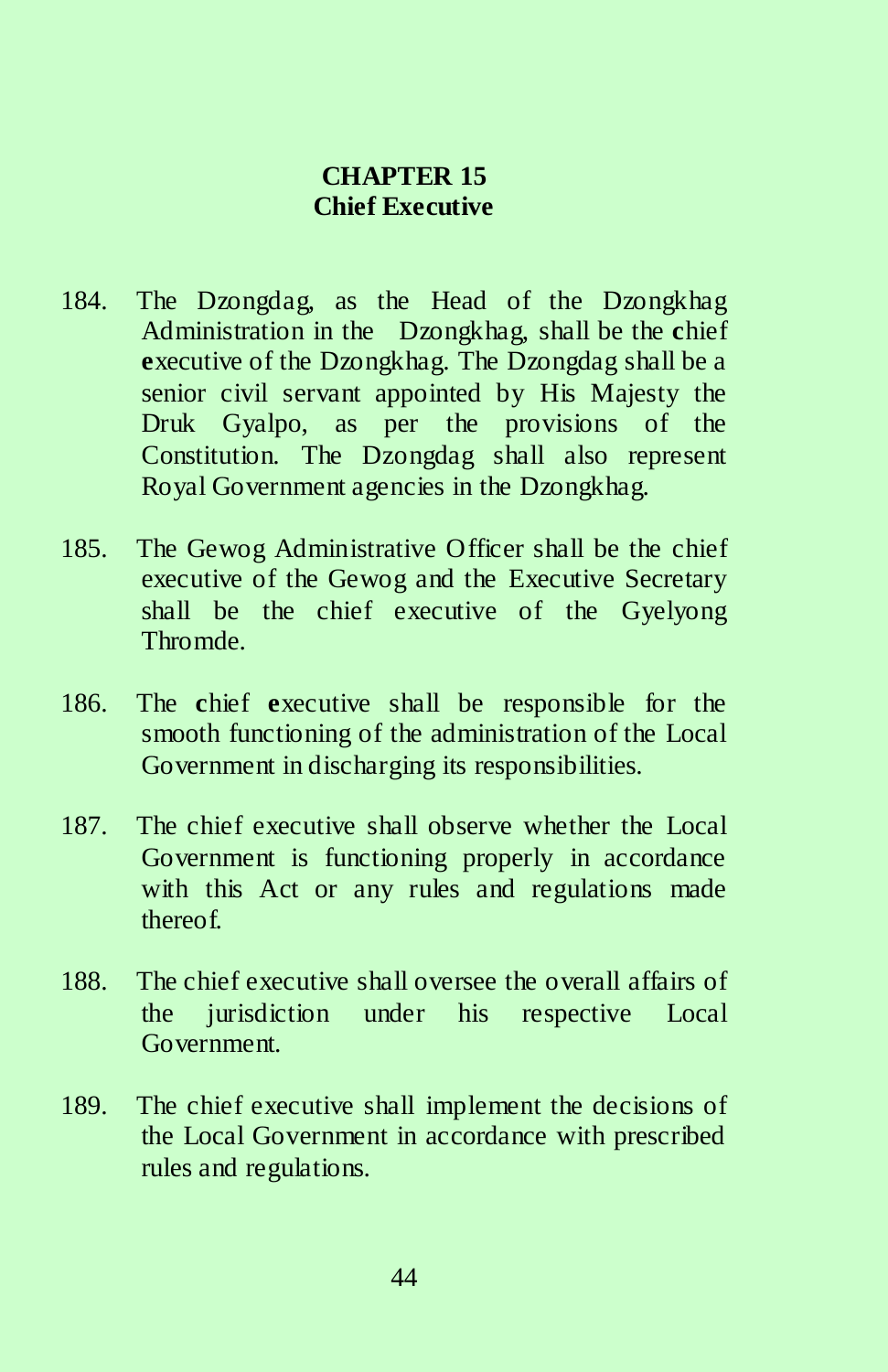- 190. The chief executive shall authorize payments for works, procurements and administrative claims and accord financial sanctions for activities approved by the Local Government.
- 191. The Dzongdag shall be responsible for reporting to the Government any serious shortcomings observed in the functioning of the Dzongkhag Tshogdu. Likewise, it shall be the responsibility of the Gewog Administrative Officer to report to the Dzongdag any serious shortcomings observed in the functioning of the Local Government, who shall further report the same to the Government as he may deem necessary.
- 192. The Dzongdag shall attend the sessions of the Dzongkhag Tshogdu as a non voting member of the Dzongkhag Tshogdu. He may also attend the sessions of the Gewog Tshogde as he deems necessary.
- 193. The Dzongdag shall be responsible for the implementation of program and policies as may be directly instructed by the Royal Government.
- 194. The chief executive shall carry out such other functions as may be prescribed by this Act or any other law.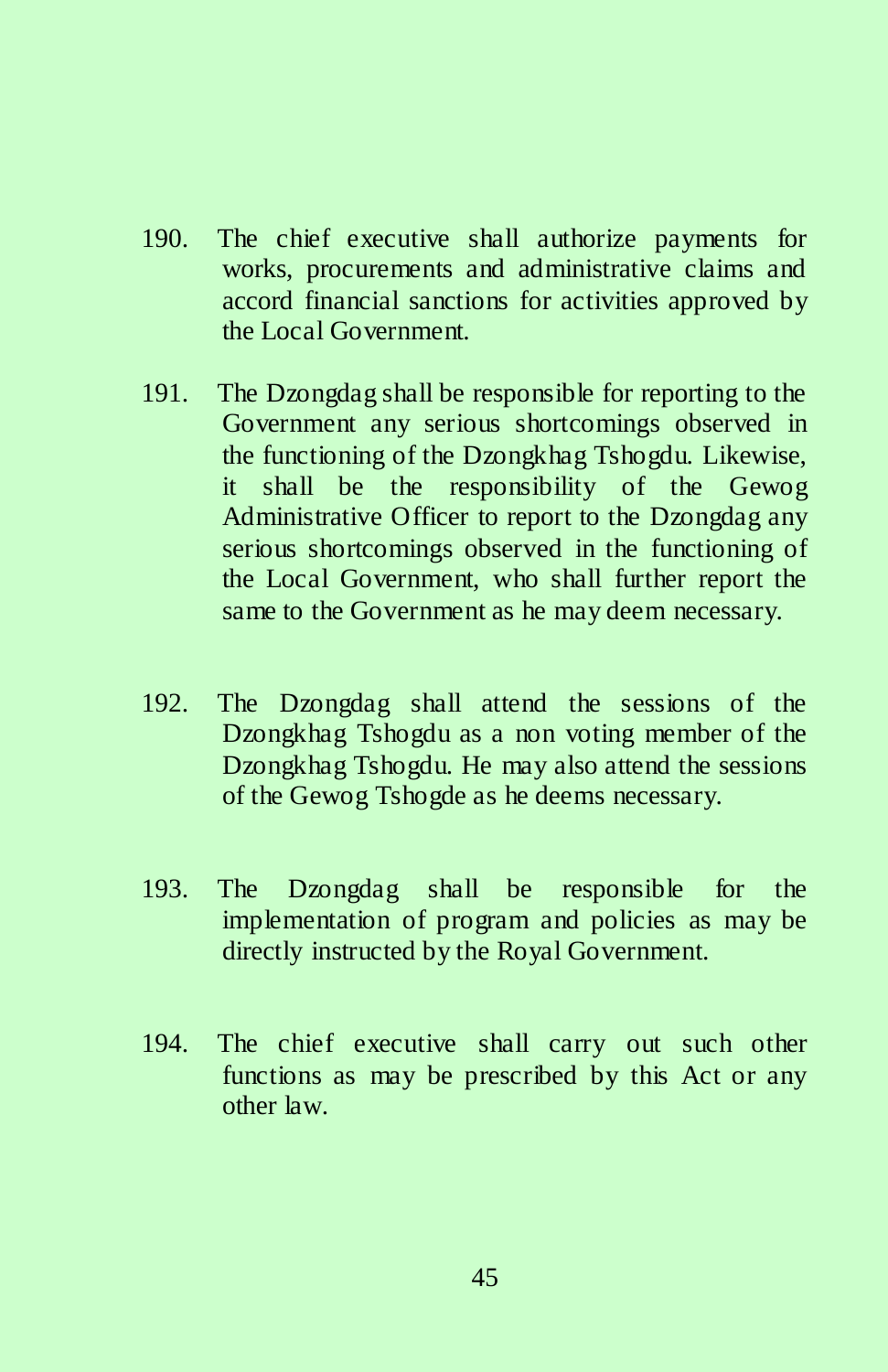# **CHAPTER 16 Monitoring and Coordination of Local Government**

- 195. All the activities undertaken by the different sectors of the Government within the jurisdiction of a Local Government shall be supervised and monitored by the **c**hief **e**xecutive of that Local Government and he/she shall submit timely reports to the Dzongkhag Tshogdu.
- 196. The functioning of the Gewog Administration shall be monitored by the Dzongkhag Administration, which shall submit periodic report to DT.
- 197. The Ministry of Home and Cultural Affairs shall monitor the functioning of the Dzongkhag Tshogdu and the Dzongkhag Administration as well as the Gyelyong Thromde Tshogdu and Gyelyong Thromde Administration.
- 198. The Gewog Administration shall submit reports to the Dzongkhag Administration as may be determined by law. The Dzongkag Administration and Gyelyong Thromde Administration shall likewise submit reports to the Royal Government.
- 199. The Royal Government, whenever necessary, may directly monitor and support the administrations of the Local Government
- 200. The Ministry of Home and Cultural Affairs shall be responsible for coordination and facilitation of inter-Dzongkhag and Centre-Dzongkhag relations.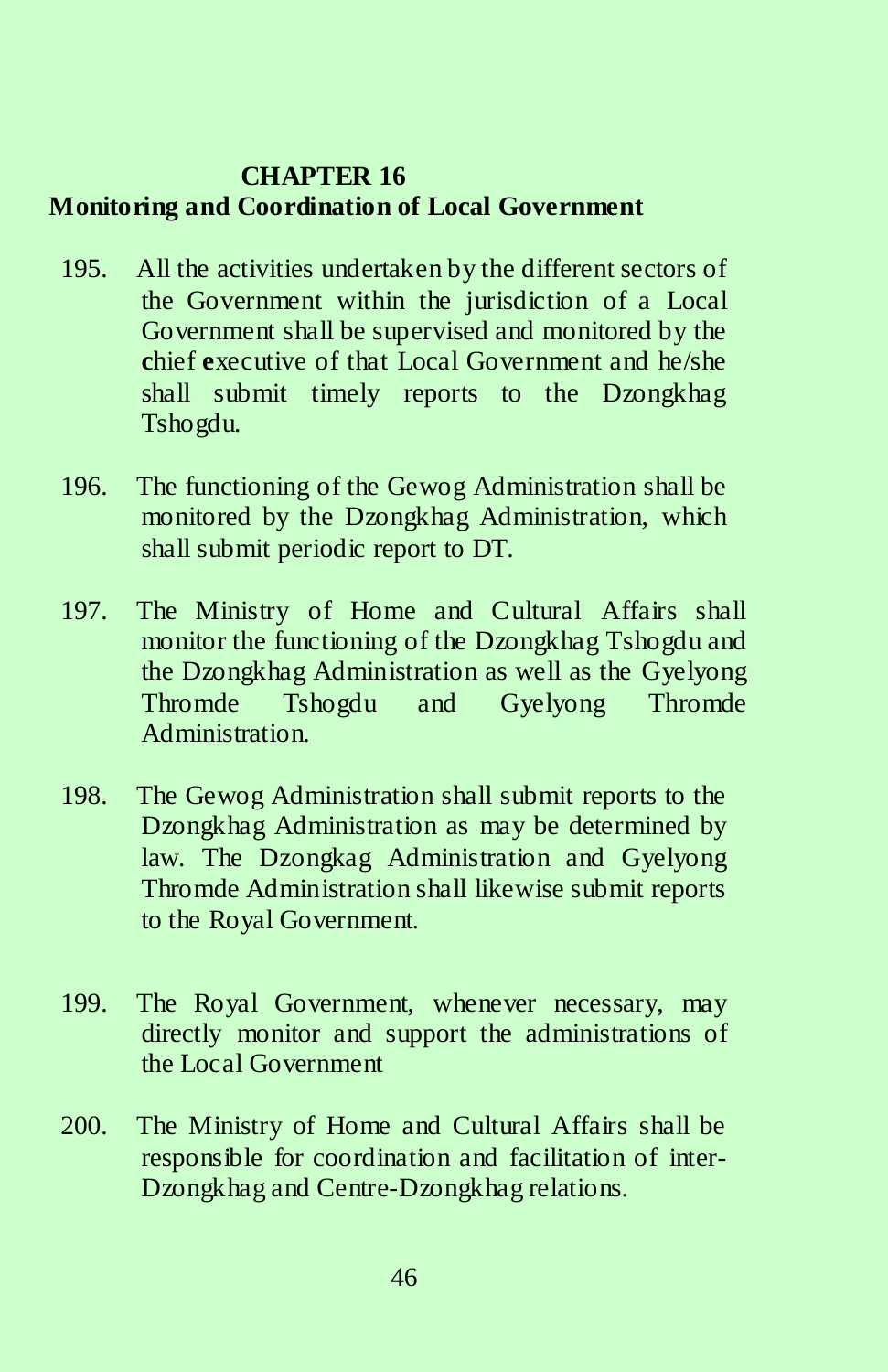- 201. The Ministry of Home and Cultural Affairs shall be empowered to prescribe rules and regulations to support the implementation of this Act.
- 202. The Ministry of Home and Cultural Affairs shall be responsible for capacity development of the Local Governments. It shall further coordinate Law and Order issues and situations.
- 203. Line Ministries shall be responsible for formulation of sectoral policies, plans that cut across Local Governments, including monitoring and evaluation of sectoral policies plans and programs for which the Dzongkhag Administrations are responsible.

# **CHAPTER 17 Amendment, Repeal and Authoritative Text**

# **Rule making**

204. A Local Government may determine its rules of procedure in keeping with provisions of this Act and other relevant laws; and the Chairperson shall conduct the proceedings of the Local Government in accordance with the rules. A Local Government may also appoint Committees to carry out specific functions of the Local Government.